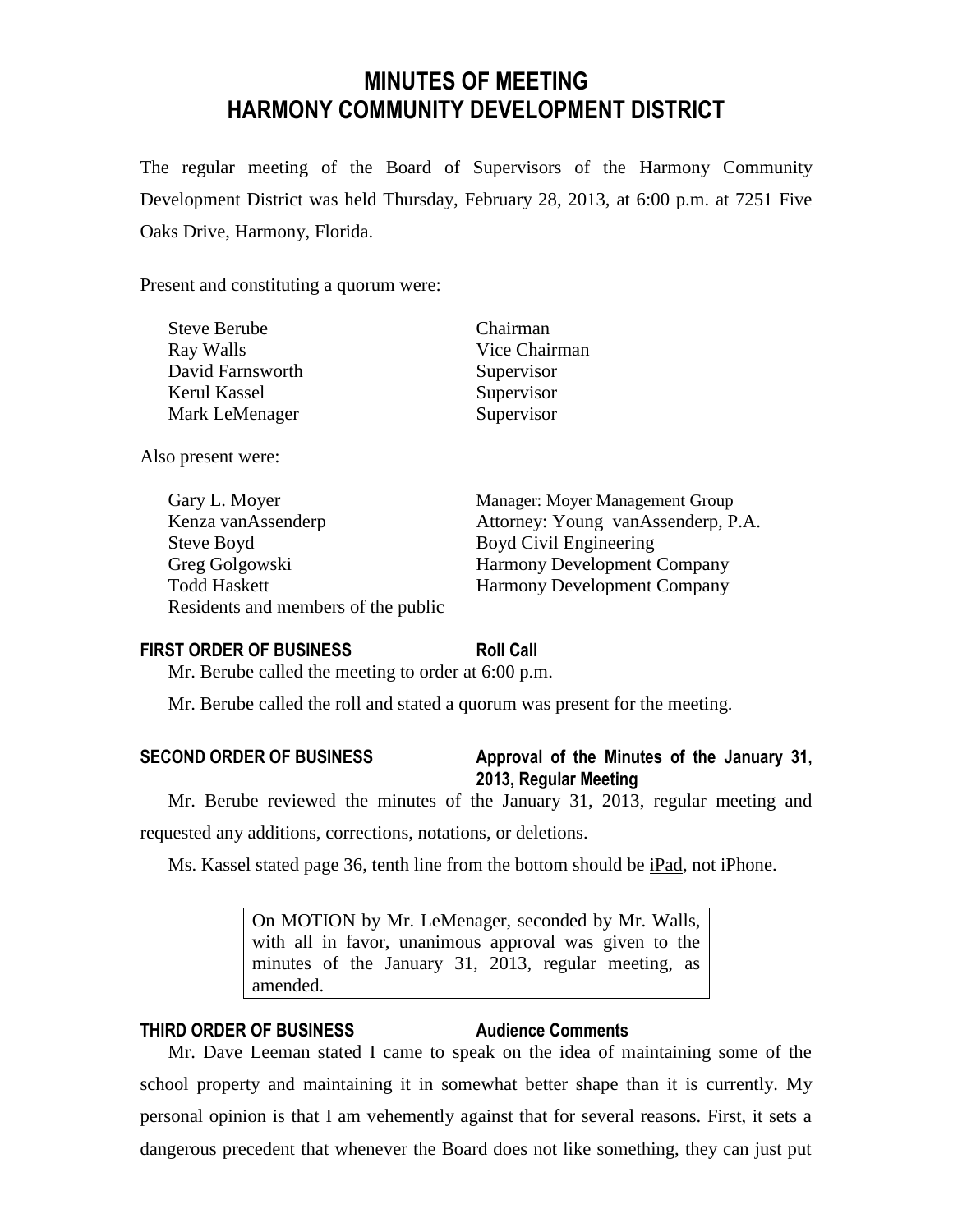that upon the taxpayers of Harmony. There may be Board members in the future who are less fiscally conservative than this current Board and may not be as good stewards of our money as you are. Keep in mind the precedent that you would be setting with this action, and that is a bad one, in my opinion. Second, it rankles me that the property taxes that the school receives from us are not sufficient to maintain their own property. That is bogus. We should not take that responsibility off their hands without receiving a reduction in property taxes in any way. The only way I could possibly support it is if the cost of our maintaining it was taken off the property taxes for the town, but that will never happen. Third, as you may have noticed in the posts by various online groups, the residents are about 10-1 against doing this, so I am not the only one. Last, people are not buying houses according to the shrubbery at the school. The education at the school is very important to them, but unless the grounds are a complete dump, they are not even considering that as part of their decision to move here or not move here.

Mr. Berube stated I agree with most of Mr. Leeman's points. We had a lot of discussion on this issue back and forth on both sides. I am cognizant of what the chat rooms have been saying, and I agree with the numbers. One of the biggest positives is, by raising the standards of landscaping at the school, we may be protecting our property values indirectly. I do not know exactly how that plays out, but there is no doubt that a good-looking community throughout is a general positive. Is there a gain versus how much we pay for that? Is it a wash? I do not know. We have not made any final decisions regarding that, and I do not think we really need to address this again until the development company's gracious absorption of that maintenance ends with our fiscal year. There were some detailed discussions, and Mr. Leeman's points are well taken.

Mr. Leeman stated I think you would be much better served spending that money on the irrigation system for the shrubs and trees that are being installed around Long Pond. I am not against the CDD spending money. That was a really good project and is wildly popular. Everyone likes it, and it is being used as much or more than anything else in town right now. If we put all those plants in there without an irrigation system, it will be much more difficult for the standards to be maintained as well as the rest of the town. That is a much better way to spend the \$7,500 annual cost, than putting it into the school grounds.

Mr. Berube stated I have no argument with that.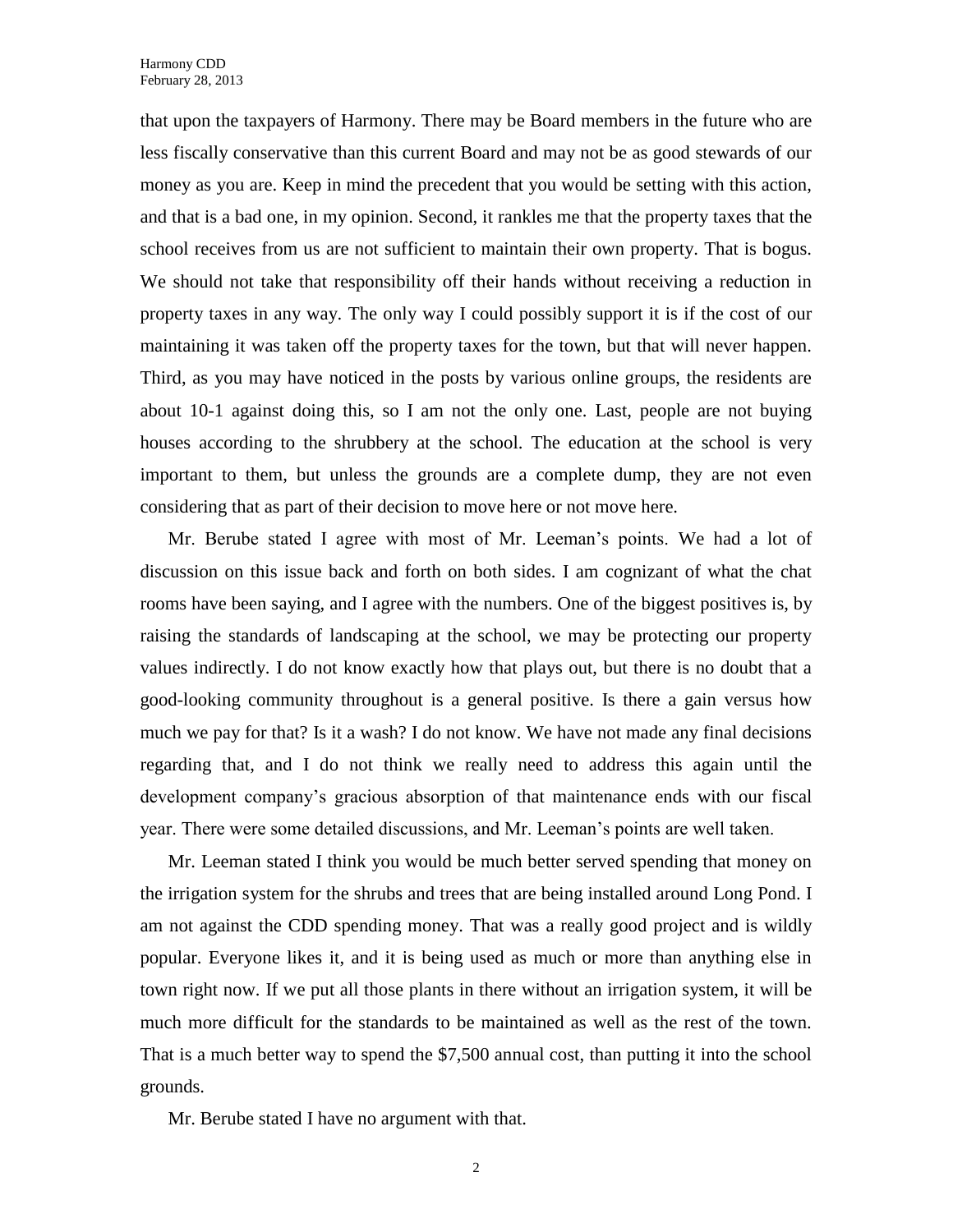Ms. Kassel stated we discussed irrigation last month, which is reflected in the minutes.

Mr. Berube stated it is my belief that we should have fairly complete irrigation at least on the street side of Long Pond as part of that project. We already have a general idea that water and electricity are there. It is a matter of working irrigation into the project. It will be separate from that project because irrigation was not contemplated, but it is well taken to irrigate the whole area.

A Resident stated I thought Davey was going to roll the cost of that maintenance into their existing contract and not charge us anything extra.

Mr. Berube stated there will be an increase to the contract if we do that additional work at the school. There will be an addendum to the existing contract to take advantage of economies of scale. Right now, nothing is happening between the CDD and the school. The development company has graciously taken the initial step for the time being.

Ms. Kassel stated I do not know that is the case. First, at the last Board meeting, they indicated before they took the step of refurbishing that area and having Davey maintain it at their own cost through the end of our fiscal year, they wanted an understanding that the CDD would then take over that maintenance. If the CDD is not going to maintain it after that point, then the refurbishment may not happen. Second, the current state of the school grounds that I saw about a month ago was really no different than other areas in the District. I do not see that the quality and condition of the landscaping at the school is really much different than elsewhere. Why should we have to pay more to maintain it to a better standard than we are already getting?

Mr. Berube stated clearly, we need further discussion on all aspects of this. No decisions have been made.

Mr. Leeman stated I thought the Board approved taking on that maintenance.

Mr. Berube stated no, we have not approved anything. We will need Davey and Mr. Nicholas to provide further answers. Right now, since neither party is here, we are in a holding pattern. We have noted Mr. Leeman's concerns. The Board also has some concerns, and we have not progressed with this issue.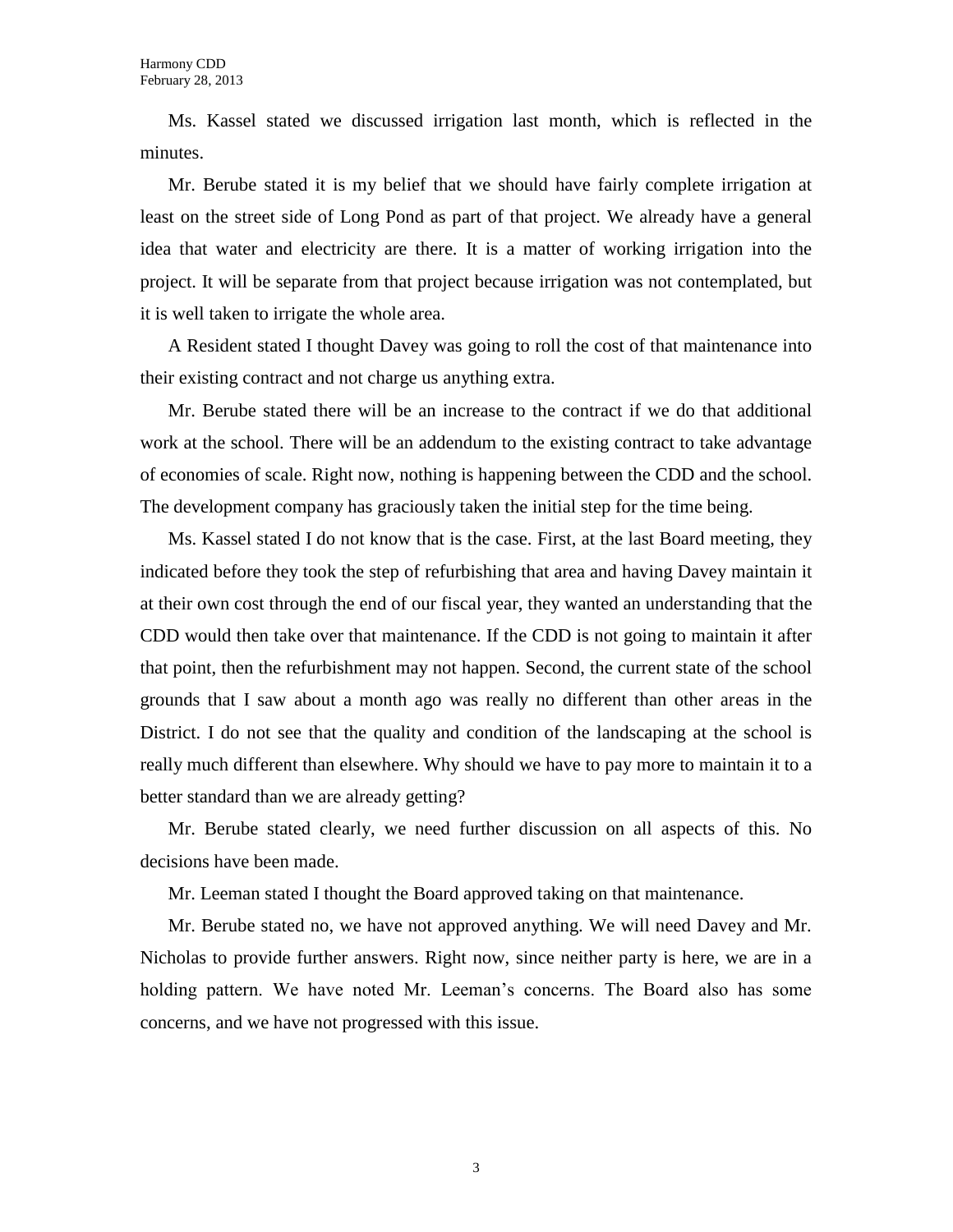#### **FOURTH ORDER OF BUSINESS Old Business**

#### **A. Google Tablets**

Mr. Berube stated we all have our new tablets, and for anyone who would like me to order a cover like the one I have, I can order it for you from Amazon.

### **B. Cell Phone Providers**

Mr. Berube stated last month, I mentioned the possibility of switching cell phone providers. At Ms. Kassel's request, Ms. Brenda Burgess did a comparison with AT&T to see how their prices compared to the proposal from Sprint. I brought the email from Ms. Burgess regarding her comparison for anyone who would like to read it. After several paragraphs about complaining being on the phone multiple days with AT&T, the bottom line is "the pricing she gave me was no better than what we are currently paying. She pretty much quoted me what we are already paying as I was looking at our recent bill. I asked about port-in credits and buy-backs, but she would not offer anything. She said the prices she gave me were the best they could offer. All in all my experience taught me that they are not interested in retaining our business." We discussed changing potentially from AT&T to Sprint. Last month, I shared that the savings were \$1,800 the first year and \$2,200 the second year.

Mr. LeMenager asked is the signal quality as good?

Mr. Farnsworth asked whose phones will this affect?

Mr. Berube stated the three phones that are in the hands of our field technicians. There are several other things to consider. We have also briefly discussed providing Mr. Rick Druckenmiller with a tablet, similar or identical to what we have, because he works with the irrigation system. We paid for the mapping study that has all the maps in Google Cloud. Currently, Mr. Druckenmiller has to use his iPhone's little screen to see the map of Harmony to determine where he is working. As we all know, working on a phone screen versus working on a tablet screen, it is a lot more convenient to work on a tablet than a phone screen. Plus, we have also eliminated the monthly expense of having Walker Technical Services perform the irrigation monitoring. Our thought in terminating that portion of the irrigation program was to slowly ease Mr. Druckenmiller into managing the Maxicom system. For those two reasons, we should provide him with the proper equipment to manage Maxicom, as well as manage the mapping system when he needs it, which is part of his job. I think we should provide him with a tablet. The tablet will need internet access. If we change phone providers or even if we keep the current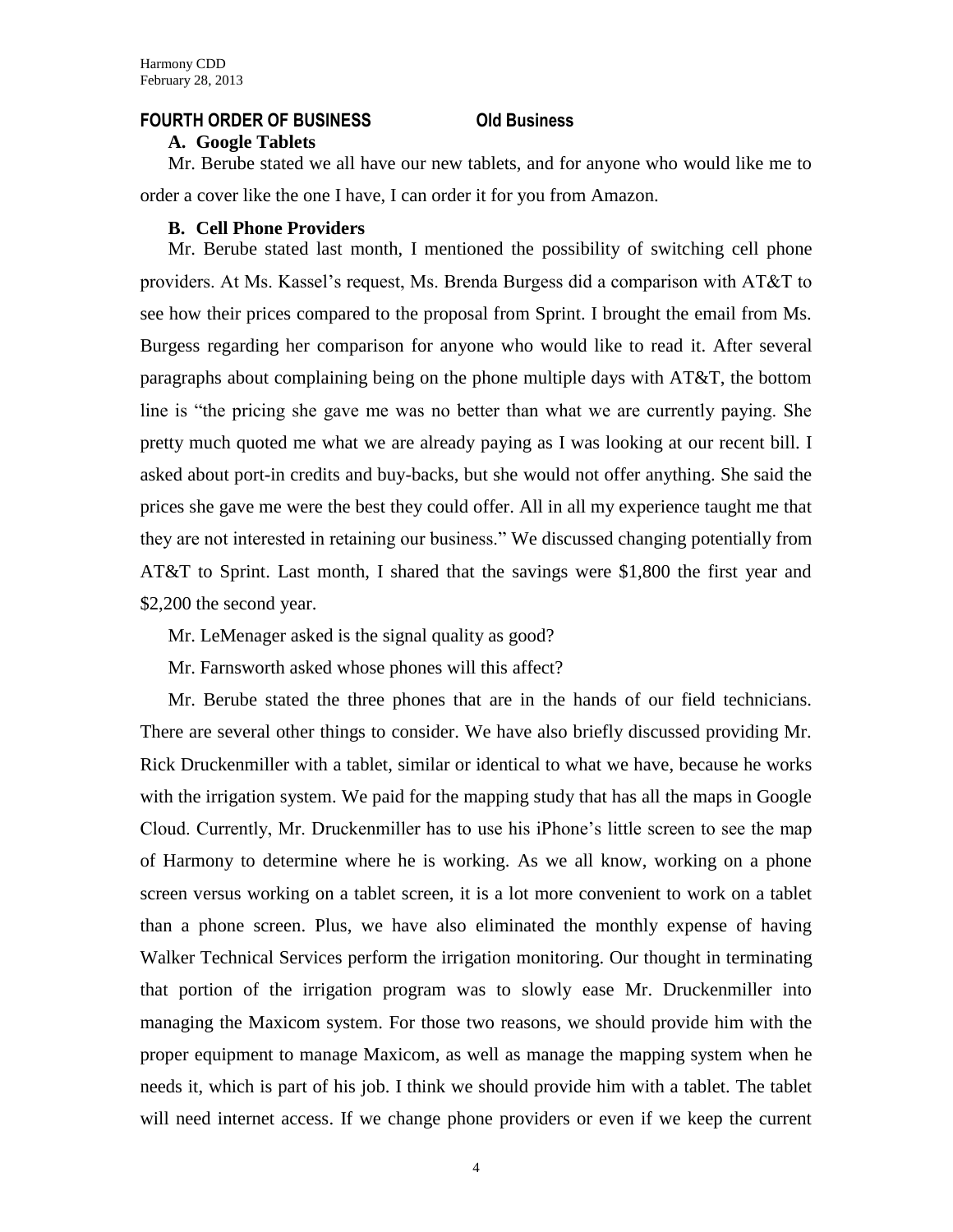provider, we can provide a hot spot on the phone, which would effectively tether the tablet to his phone so we do not have any additional internet costs. And when he is in the field, he will have internet access. The first question to answer is if we want to change cell phone providers. Second, do we want to provide a tablet for Mr. Druckenmiller? We discussed it briefly in the past, and I see heads shaking in the affirmative on that question.

Mr. Farnsworth stated I am in favor of providing a tablet for Mr. Druckenmiller. As far as the cell phones, it really does not matter to me if we switch or not.

Ms. Kassel stated I think that is up to the management company as to whether or not it is a good idea.

Mr. LeMenager stated I would like to know if the service is going to be as good.

Mr. Berube stated I would tend to think so. My experience is, first, my wife has a Sprint phone and she has no problems anywhere in the community with it. Second, my son was an impartial third party in this discussion, and he looked at coverage maps for Harmony. There do not appear to be any coverage issues. As a matter of fact, they turned on 4G LTE coverage out here two weeks ago, so there is very good coverage on 4G LTE, and the 3G does not appear to be problematic. The other thing to consider with Sprint is that we would not be on contract by virtue of joining onto a government contract. If it does not work and we do not like it, we do not have to worry about a contract agreement.

Mr. Farnsworth stated Mr. Walls made a comment about having Sprint. Did you have any problems with it here in the community?

Mr. Walls stated my wife had Sprint a few years ago for her cell phone service, and she had to get rid of it because the coverage was horrible.

Mr. Farnsworth stated it might have been better somewhere else, but I presume the primary place the field personnel will be using the phones will be out here, so the coverage concern is for here.

Mr. Walls stated I live here and what I know is that I currently get full coverage with AT&T, which is who I have for my provider. Several years ago, we had to get rid of Sprint because the coverage was bad.

Mr. Farnsworth asked is there any way of checking the coverage for Sprint now?

Mr. Berube stated my wife uses it for her personal cell phone. My cell phone is a corporate phone, but if I had a personal cell phone, I would have Sprint. My wife is picky about her phone, and it works fine for her, as it does for my son and daughter when they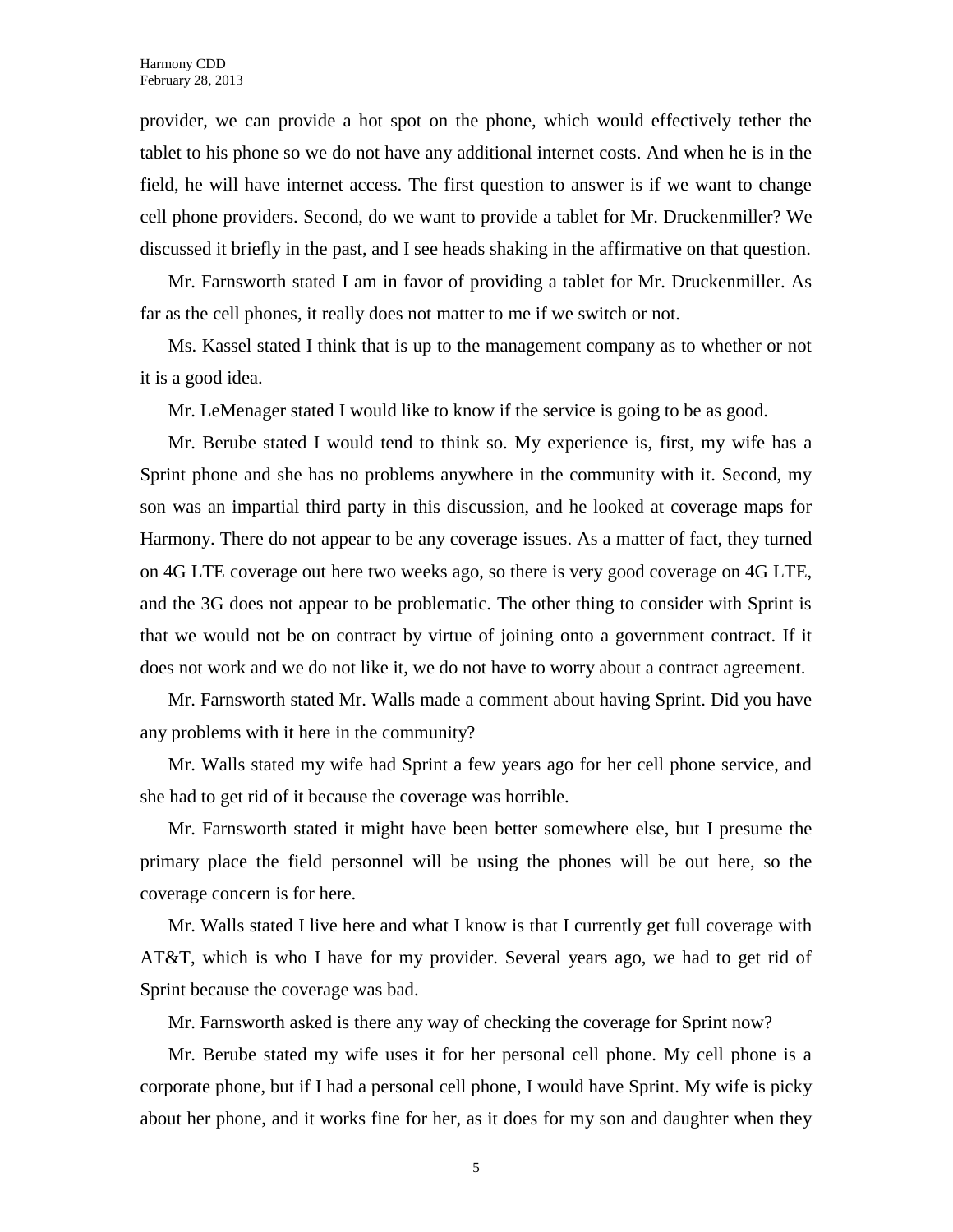are here. Again for the record, my son works for Sprint, but this arrangement was handled by someone else at Sprint. I used my son and his contacts to get us to the government person to deal with Sprint.

Mr. Walls stated I agree with Mr. Farnsworth; it really does not matter to me as long as it works. I mentioned that AT&T has a government contract, and I do not know if Ms. Burgess talked with them about that.

Mr. Berube stated Ms. Burgess tried to talk to someone but could never get anyone to provide information about government contracts.

Mr. Walls stated you go through AT&T Premier. It is one of their side deals.

Mr. Moyer stated she sure was not given that information.

Mr. LeMenager stated it might be due to us having only three phones. It might be different for larger companies.

Mr. Walls stated you piggyback onto a State contract.

Mr. Berube stated Sprint is off the State contract, but we would bring it under local control. Normally when you are part of a State contract, you have to deal with Tallahassee with WSCA, Western States Contracting Alliance, which allows the local people to handle Sprint matters. What are we suggesting? If we want to look into this further, remember we do not have paid staff. We direct our requests onto people that sometimes becomes excess to their day.

Mr. LeMenager stated I would suggest Ms. Burgess is paid staff. She is part of the company that works for us and gets paid for it. When Mr. Haskett does something for us, I would agree with you, but when Ms. Burgess does something for us, I would not agree at all.

Mr. Moyer stated let me suggest two things to do over the next 30 days, if you are willing to entertain the delay. Ms. Burgess can try to contact AT&T Premier as Mr. Walls suggested. To the degree that at least one of the Board members can access the community internet, you can ask the question if people have Sprint and what type of service they are getting. We can find out if there is a problem.

Mr. Berube stated that sounds fair.

Mr. LeMenager stated I have no problem authorizing the manager to change cell phone providers if he sees fit.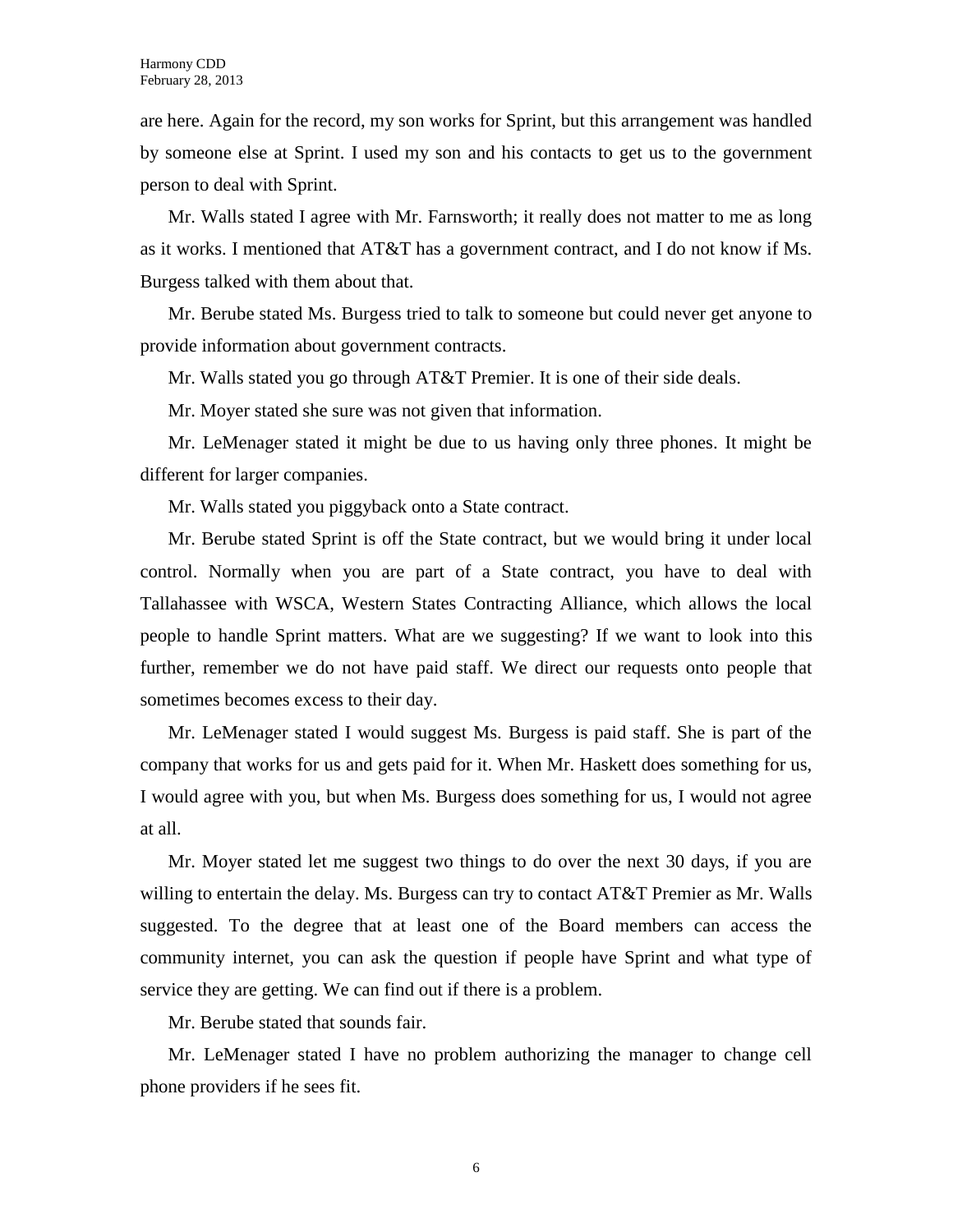Ms. Kassel stated I agree. I feel the same way about getting Mr. Druckenmiller a tablet versus a cell phone. If that is called for and the person who is essentially supervising them feels it is the appropriate thing to do, then they should do it.

Mr. Berube stated Mr. Moyer will handle contacting AT&T Premier, and one of the Board members will ask the community about their cell phone service with Sprint. I think we just got clarity that if AT&T can save us money, that is good, and if they cannot, then we will go with Sprint. We will authorize the purchase of a tablet for Mr. Druckenmiller if so needed. We will provide the results of the community survey on cell phone service.

#### **FIFTH ORDER OF BUSINESS Subcontractor Reports**

# **A. Aquatic Plant Maintenance – Bio-Tech Consulting**

#### **i. Monthly Highlight Report**

Mr. Golgowski reviewed the monthly aquatic plant maintenance report as contained in the agenda package and is available for public review in the District Office during normal business hours.

Mr. Golgowski stated Bio-Tech was here today monitoring and treating the ponds. I do not know of anything unusual. It has been a warm winter, so there is more growth than usual. It perhaps was not the best year to start our quarterly treatment test.

Mr. Berube stated with the exception of the mat on Long Pond, I have not really noticed a significant change in the look of most of the ponds. Is the mat comprised of spikerush?

Mr. Golgowski stated yes, it is largely slender spikerush.

Mr. Berube stated I understand it is very difficult to treat.

Mr. Golgowski stated that is correct.

Ms. Kassel stated Bio-Tech mentioned last month about being able to rake that up to the side.

Mr. Golgowski stated yes, you can rake it out, but it is labor intensive to do that.

Ms. Kassel stated I thought Mr. Jon Avance said it was essentially a mat that settled on top of the water that you could pull to the edge. I also recall Mr. Berube mentioning that there are a lot of fish that are darting among the roots.

Mr. Golgowski stated it is aesthetics. It is not a bad thing for habitat.

Mr. Berube stated perhaps we should just leave it alone.

Mr. Golgowski stated it provides a benefit, if you can live with the look of it.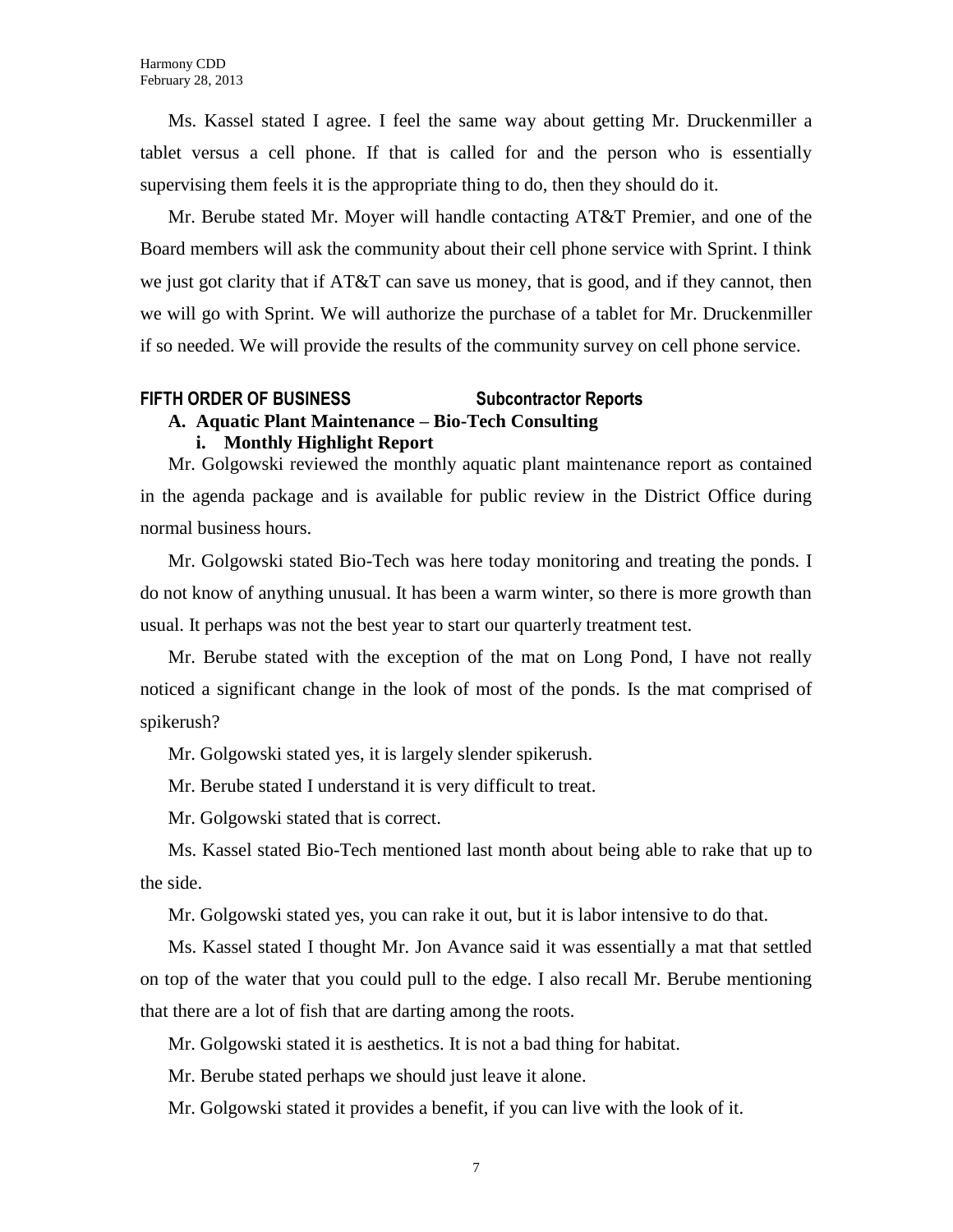Mr. Berube stated if you stand on the bridges and look down into the water when it is smooth, you can see dozens of baby fish in there, and they are under that mat. They dart out and see light, and they go back under the mat. It may be a negative in some aspects, but I think it is a positive for the fish. If Mr. Golgowski recommends that we leave it alone, I am fine with that.

Mr. Golgowski stated I do not know if we backed off 100% if it will become uncontrollable.

Mr. Berube stated I think the current treatment program is working fine. It is there but it does not seem to be growing.

Mr. Walls stated I would leave that decision to Bio-Tech and make sure they are fine with that prescription. Fish like to live in hydrilla, too. If you go to Kissimmee or Lake Toho nowadays, you cannot even drive a boat on the lake. You need to be careful with that kind of thing.

Ms. Kassel stated Mr. Golgowski is saying this is just cosmetic.

Mr. Walls stated I understand, but let us make sure Bio-Tech agrees.

Mr. Berube stated it should not be an issue since it does not cover the whole pond.

Mr. Golgowski stated we put some pressure on it, and it stays at this level. If we ease up, then I do not know what will happen.

Mr. Berube asked does everything else look good with the ponds?

Mr. Golgowski stated yes.

## **B. Landscaping – Davey Commercial Grounds Management i. Monthly Highlight Report**

Mr. Haskett reviewed the monthly landscape maintenance report as contained in the agenda package and is available for public review in the District Office during normal business hours.

Mr. Haskett stated Mr. Garth Rinard apologizes for not being able to attend the meeting, but he had a scheduling conflict. I did ask for an update in addition to his regular report. In the next couple weeks, they will be finished with mulching. The biggest activity was the fertilizer they applied over the past week and a half. It has really made a nice impact. The turf has greened up. There are a few areas that still have not greened, but that is due to some of the irrigation that had run during the freeze or heavy frost we had, so it burned a little. But it is slowly recovering.

Mr. Berube asked is Mr. Haskett happy with Davey?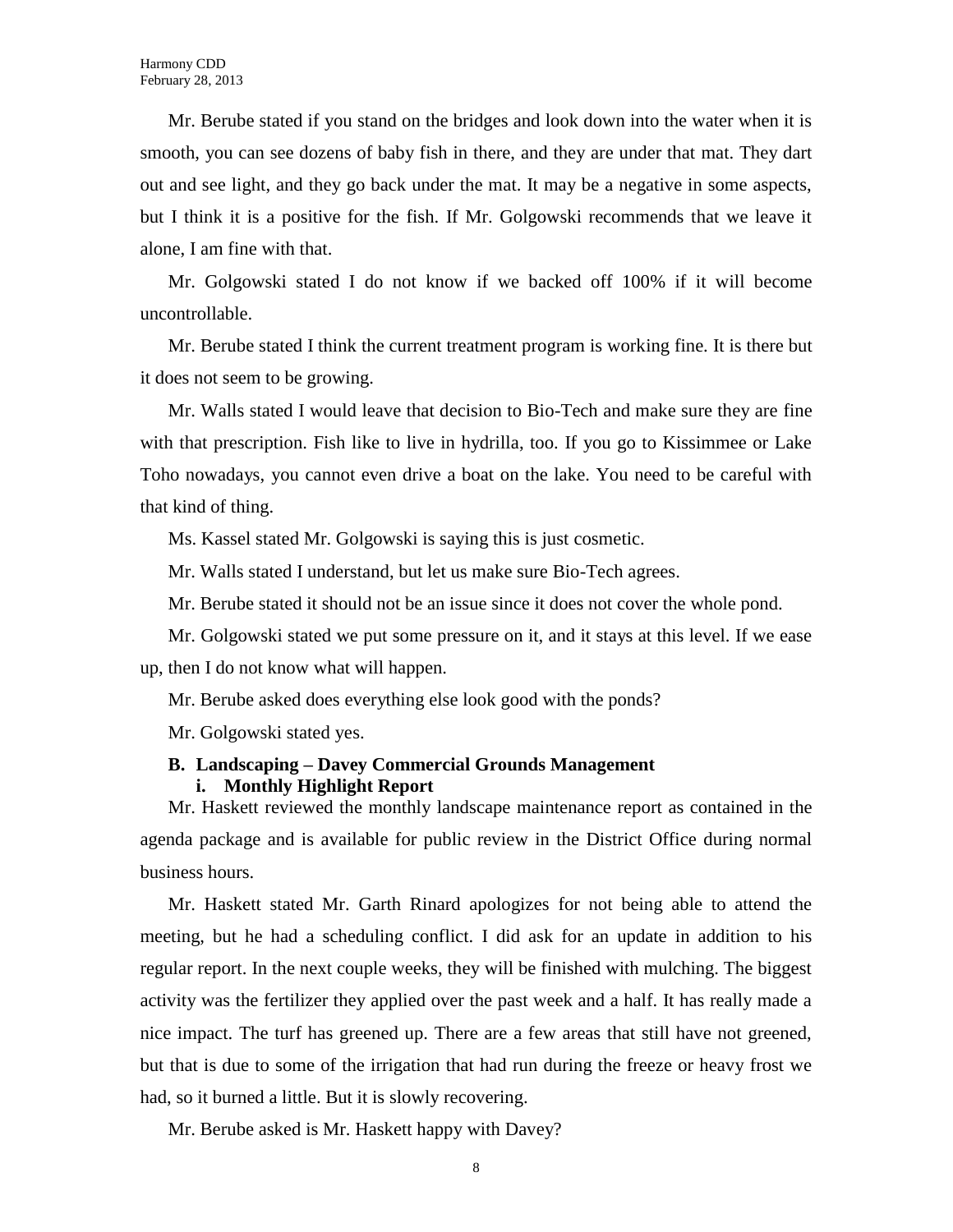Mr. Haskett stated yes, absolutely.

Mr. Berube stated I would say there are a few areas that are not quite up to standard, but they are not wild and I realize the crews are pretty busy. Are they using the same personnel—the normal crew—to put down the mulch and trim the trees? Or are they bringing in extra personnel?

Mr. Haskett stated they brought in extra people.

Ms. Kassel stated on page 5 of their report, there are a number of references to dates that are in the past. It seems they are adding on rather than amending the report.

Mr. Berube stated yes, their report needs to be cleaned up.

Ms. Kassel stated I just wanted to bring this to Mr. Rinard's attention so he can address it in the future because it is confusing. There is a reference for work that is scheduled for the week of October 29, 2012. The next one is scheduled for December 12, 2012, and for December 26, 2012. I understand there are notes from the January meeting. Rather than us having to read through all of that and then get to the note, I would ask him to adjust it. In some sense, it is good to have these previous dates when work was originally scheduled to compare to the current situation.

Mr. Berube stated there was always a problem with the butterfly bush, and we are scheduled to use that in two places as I recall, on the circle and at the west entrance. The west entrance is still not complete.

Ms. Kassel stated Mr. Rinard listed that in his report when they expect butterfly bush to be available.

Mr. Berube stated thank you; I missed that in my initial review.

### **C. Dockmaster/Field Manager**

### **i. Dock and Maintenance Activities Report**

Mr. Haskett reviewed the monthly field activities report as contained in the agenda package and is available for public review in the District Office during normal business hours.

Mr. Haskett stated the facilities are all doing well. The pool temperatures are 86°. Mr. Druckenmiller is maintaining the irrigation quite well. Maxicom seems to be doing fine.

Mr. Berube stated Mr. Haskett heard my commentary earlier. Does it make sense to get Mr. Druckenmiller a tablet and access to the Maxicom system to let him work with it at his leisure?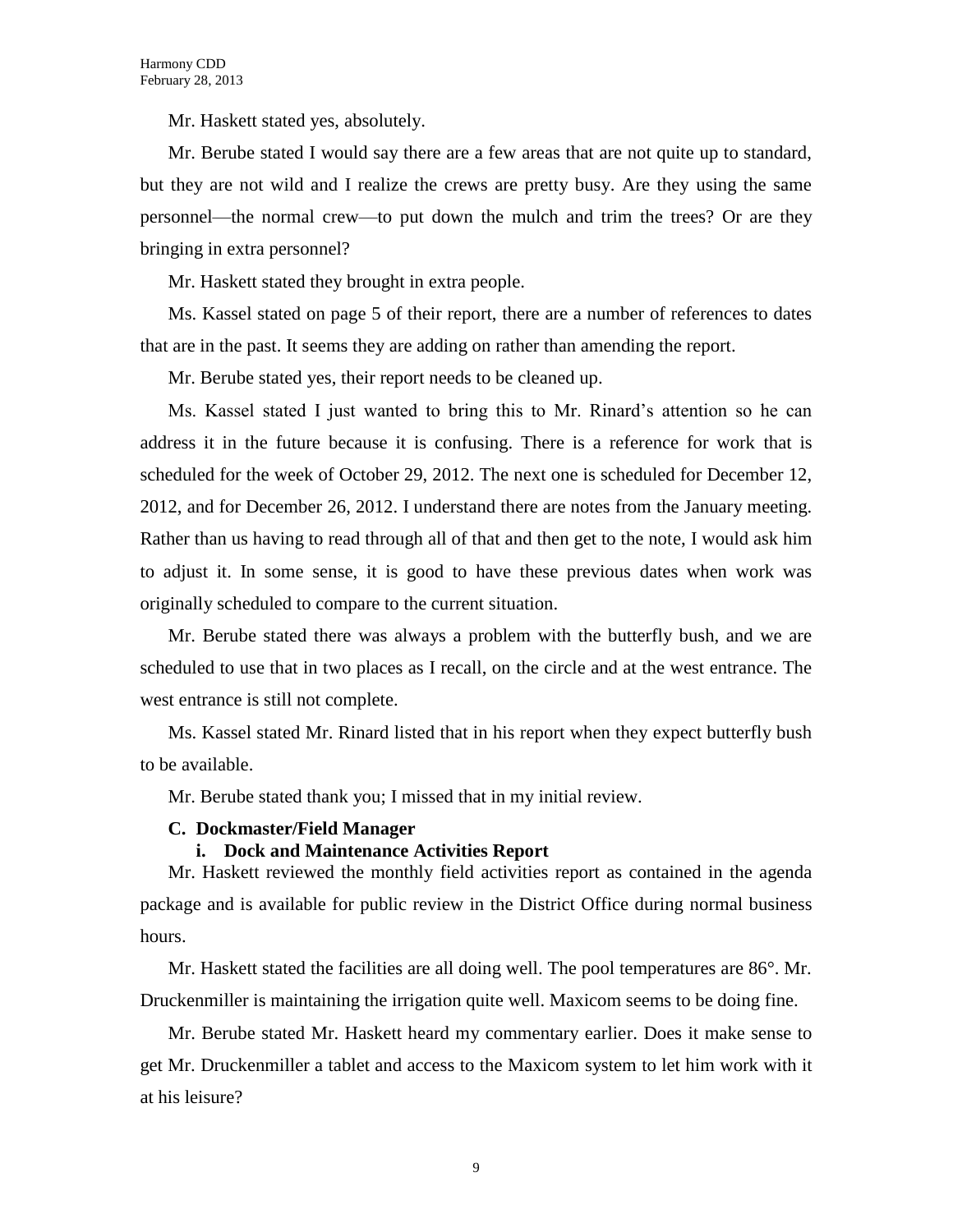Mr. Haskett stated yes. Right now, I meet him in the field when he cannot find a valve, and we use my iPad, so it would be nice if he can handle that on his own.

Mr. Berube asked will we need Mr. Aaron Smith to come in and figure out what we have along the new addition to Lakeshore Park as far as electricity, water and valves? Will we need to irrigate that area?

Mr. Haskett stated it has already been located and we know right where it is. I can measure it out and provide it in the agenda package for the next meeting. There are some mainlines in that area.

#### **ii. Buck Lake Boat Use Report**

Mr. Haskett reviewed the monthly boat report as contained in the agenda package and is available for public review in the District Office during normal business hours.

Mr. Haskett stated both Mr. Druckenmiller and Mr. Paul Calabro have been busy. Boat activity has dramatically increased, which is great. I am happy to report that the sailboat has sailed on a regular basis. Normally it always comes back, but we had to rescue someone today. It has been getting a lot of activity during the week as well as on the weekends. The pontoons and fishing boats are also doing well.

Mr. LeMenager stated boat usage is up quite dramatically. This is the longest report we have ever seen. I am in shock that those two extra kayaks we purchased have seen zero use.

Mr. Haskett stated they are scheduled for tomorrow, all four of them.

Mr. Berube stated one thing that occurred to me is there is a rather complex situation surrounding usage of a boat. I have heard from a number of people, including Mr. Nicholas who cornered me after a meeting in your office. He raised the boat reservation situation, and it made me think that he is right. I would like to consider some simplification of the ability to reserve a boat. Right now, we have two members on staff. Certainly we will have a third employee, hopefully soon. All of them are equipped with cell phones. We have a website that has our names and CDD email addresses. My thought is, under boat reservations, change it to "I need a boat now" or some simple email program where a person fills in their name and address. They have to already be pre-registered and have gone through orientation. They can then just send an email that they want a boat in two hours. Whoever is on duty will receive it right to their phone and can respond if they are available to meet them at the dock at that time. People who live here spend a decent amount of money on those boats every year. Ultimately, they pay the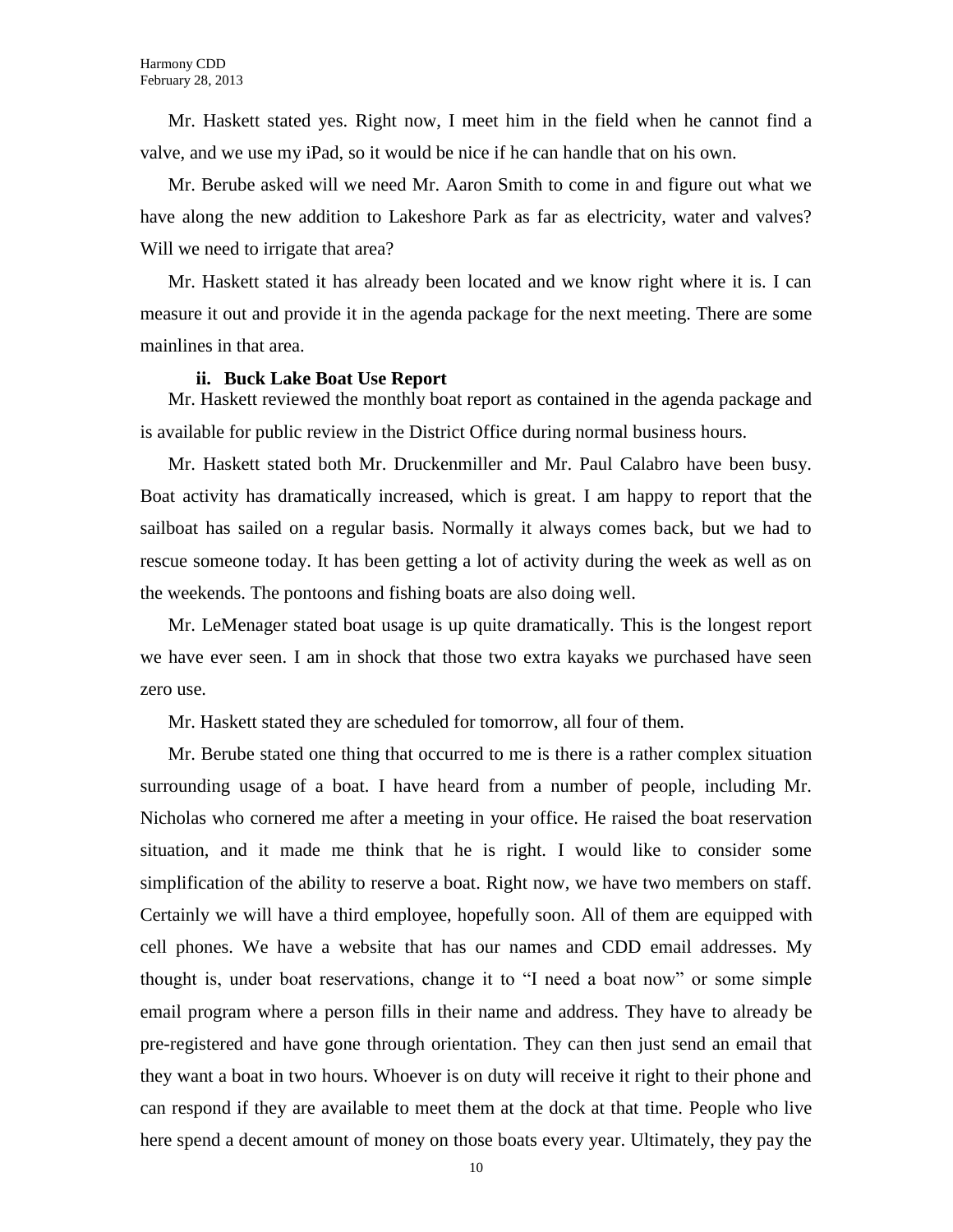salaries of the employees who work here. If people want to use the boats, I think it ought to be simple. Several times, I have had guests over and have wanted to use the boats but because it is Sunday and knowing the program, I cannot get it done. I probably could use my position to go around the procedures, but I try not to do that. I think it would be nice to make it more available. If people come to visit, you should be able to take them for a ride around the lake. If the boat is available and you can be accommodated, we should think about amending the process. We will discuss this further at next month's meeting. We already have a system with credit card reservations and checks to hold a deposit. All that does is create a lot of work for Ms. Rosemary Tschinkel. I would be willing to bet that is all out of date. I do not think we have ever billed anyone for damage anyway. We could probably revise the boat usage agreement to have a line stating they will agree to pay for any damage to the boats. We can make it simple and easy. Mr. Haskett has picked this up over the last few months, and it adds to his level of intensity. How does the rest of the Board feel about a simplification for use of the boats?

Mr. LeMenager stated I do not know that providing a credit card number is that big of a deal.

Mr. Berube stated maybe it is and maybe it is not. Maybe that is all part of the initial sign-up process along with the boat use agreement. The current situation of wanting to use a boat on a Sunday, you need to be sure you call Ms. Tschinkel by Friday afternoon. If the boats are sitting here anyway, we need some mechanism for the residents to be able to use them. We have staff here seven days a week, and the lake is closed one day a week. I see some Board members shaking their heads, so I would like us all to continue to think about it. Ms. Burgess can probably set up some sort of email on the website that will go to the phones because they are smart phones.

Mr. Moyer stated it will be directed to one of the employees and if they are not on duty, they will have to transfer it to someone who is on duty.

Mr. Haskett stated Mr. Druckenmiller and Mr. Calabro have been accommodating people on the weekends when there is a vacancy. Sometimes the spreadsheet is updated and sometimes it is not. I asked Ms. Tschinkel to color code it, but that sometimes gets forgotten.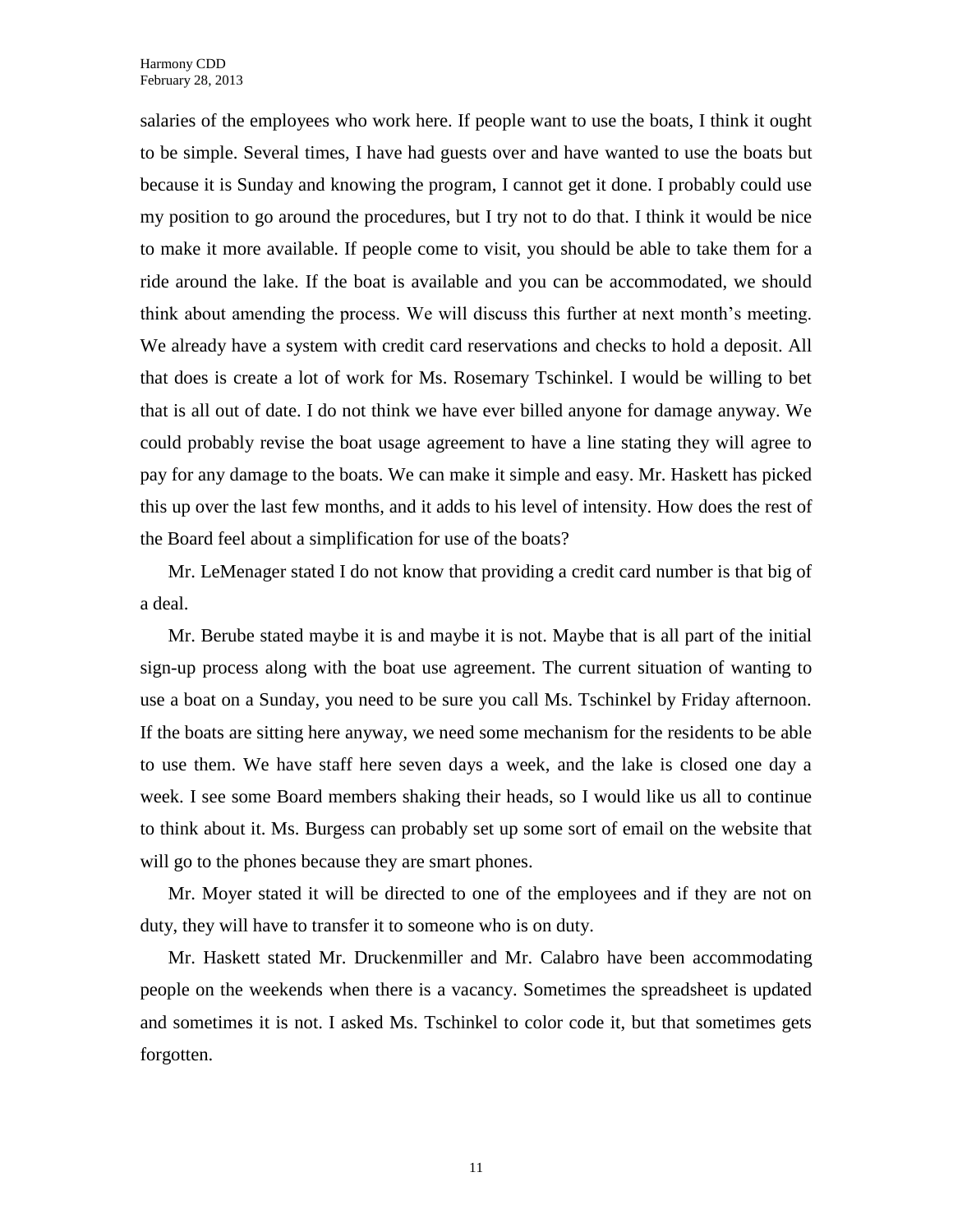Mr. Berube stated I would like to simplify it further for our staff. I would also like to be able to put something in the newspaper to let residents know we have eased up on the boat reservation process, and we can direct them to the website to make a reservation.

Mr. Haskett stated in regard to boat usage, when Mr. Calabro and I are doing the boat orientation, a question came up. On the boat user agreement, it says anyone under 21 must have a parent or guardian's signature. First, if you are 18, I am not sure why you need your parent to sign for that. Second, what is the age for people who can use the boats? It is not defined in any of our documents.

Mr. Berube stated to be legal on a boat on public waters, there is an age requirement, which I think is 16, just like for a car. I am not sure that we want to allow a 16-year-old on the boat. They cannot have a credit card and they cannot make a binding agreement related to damage to the boat, but an 18-year-old person can.

Mr. Haskett stated our answer was they have to be 18 until we find out otherwise.

Mr. Berube stated we will probably need to revise the boat usage agreement so we can address it then. Did that question come up for someone who was under 21 and wanted to use the boat?

Mr. Haskett stated I think they were 17, just turning 18.

Mr. Berube stated I think we use 18 as the age of majority. Once we have a plan in place, we will probably reprint the boat use agreement, so we will make a note to encompass that. It looks like we have not been spending a lot of money on the boats, so I imagine they are fairly reliable.

Mr. Haskett stated yes, they have been, and the staff has done a great job in monitoring the fishing line. We did have some green braided fishing line that the boats are picking up somewhere on the lake, so staff has been checking for that more frequently than once a week, doing it a couple times a week. Each time, they have found big wads of fishing line.

Mr. Berube stated our former dockmaster used to attribute that to going into the canal. He also had a lot of attributions that proved not to be accurate at times. Do people still go in that canal?

Mr. Haskett stated the majority of people do, yes.

Mr. Berube stated that is where the fish are, and there is a lot of stuff on the bottom of the lake that breaks fishing line so that is probably where we are picking it up.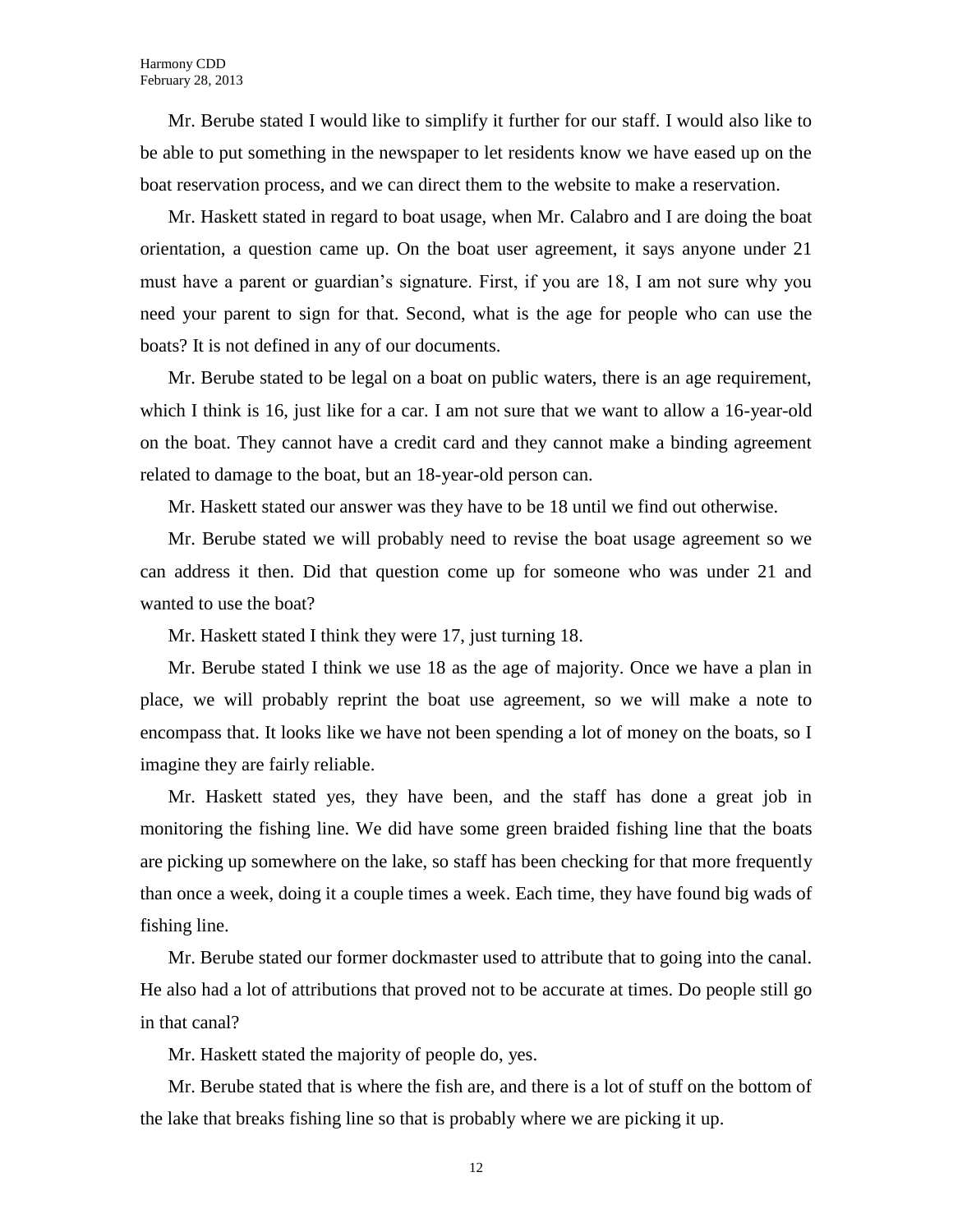Mr. Walls stated braided fishing line is only going to get in the water if someone throws it in the water.

Mr. Haskett stated there was a lot of it and it looked like it had fallen off the reel.

Mr. Berube asked if we restricted use in the canal, would that aggravate people?

Mr. Haskett stated yes.

Mr. Berube asked how often are the fishing line incidents: once a month, once a week, once a day?

Mr. Haskett stated a couple times a week.

Mr. Berube asked are we catching it and removing the fishing line before any damage is done?

Mr. Haskett stated that is correct; there has been no damage.

Mr. Berube stated that has been a big issue in the past where the fishing line got wound up in there and burned out the seal, which wipes out the motor.

Mr. Haskett stated that is correct.

Ms. Kassel stated it appears we have a problem with fishing line at the reflection dock. You do not want to put in a filament repository, because that encourages people to fish there. Then again, you do not want the fishing line going into the lake. Perhaps we can install a trash can there. That way, people can put it in the trash can but we are not necessarily encouraging fishing.

Mr. Haskett stated two trash cans were put out this morning and two more are going in. These are at the Schoolhouse side of the pond by the bridges. The other two trash cans are planned for at the ends of the boardwalk.

Mr. Berube stated to Ms. Kassel's comment that we do not want to encourage fishing, we do not have anything to discourage it, either. I have been on those docks a couple times and people have been fishing. I have not seen anyone at the reflection dock, but people were fishing at the other dock, and I do not think it is intrusive. We could install a plastic tube at the reflection dock, and if they fish there, so be it.

Mr. Walls stated I do not even know how you can fish off that dock.

Ms. Kassel stated it has the pergola that makes it hard to cast a line.

Mr. Berube stated I have not seen anyone fishing there. Is there some reason we cannot put a plastic tube there? It is unobtrusive.

Ms. Kassel stated I would prefer to have a trash can there.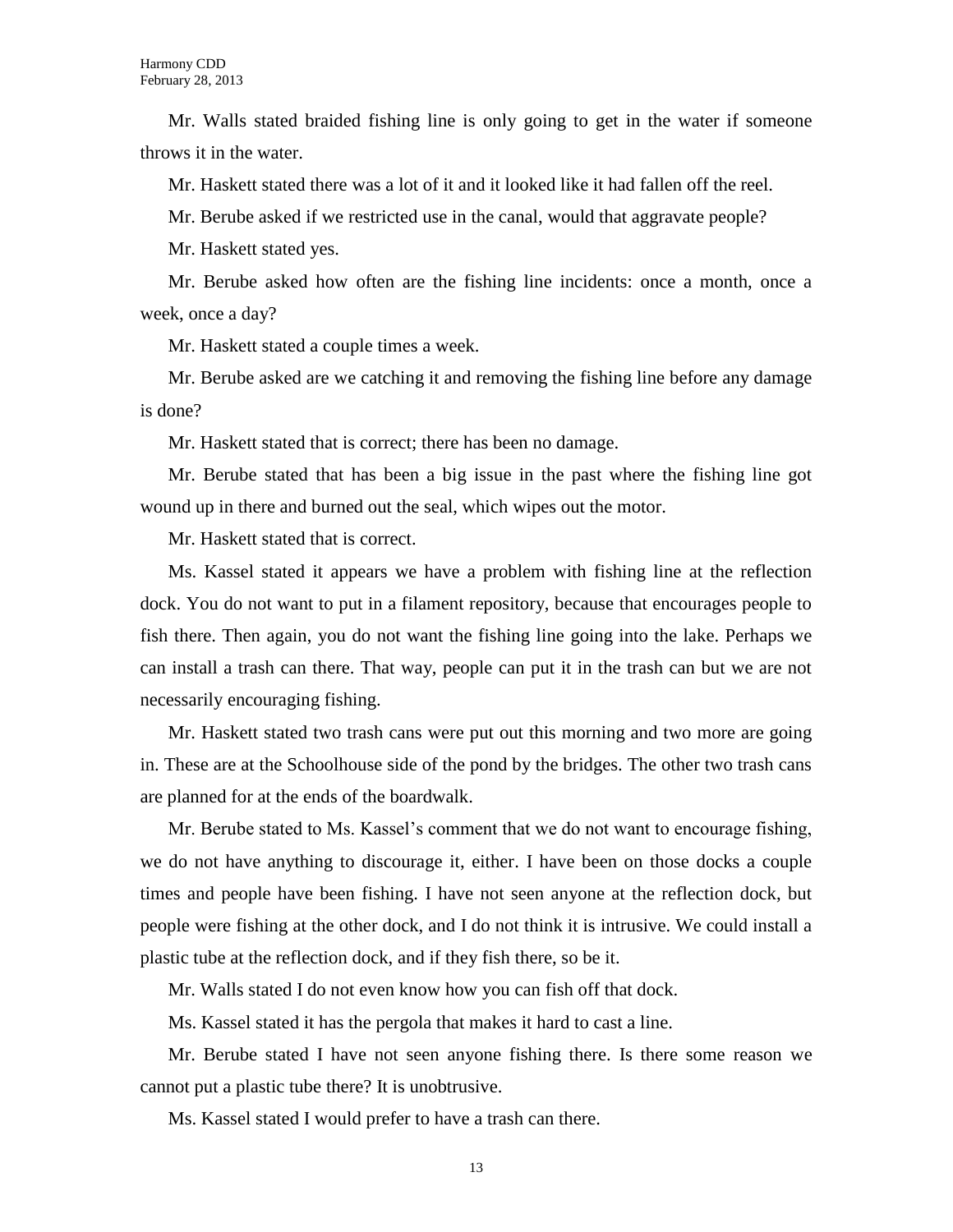## **iii. Consideration of Proposals for Swim Club Furniture and Shade Structure**

Mr. Berube stated for each of these projects, there is only one proposal so there is nothing to compare, and they are in the amounts \$29,500 and \$6,300 with only one proposal per project. The price for the shade structure is pretty close to what we anticipated. We have no comparison for the plastic furniture. I understand Mr. Haskett is busy and we are asking him to spend a lot more time on things like this. I think our current furniture and some of our trash cans came from a recycled place in Palm Bay.

Mr. Haskett stated that is correct, American Recycled Plastic. The proposal is from Friendsville, TN, but they still have their distribution plant in Palm Bay. I provided this proposal for the Board to discuss. The furniture we have currently is going on 10 years old. To get that much use out of pool furniture is quite good.

Mr. Berube stated I am not arguing that. It sits out in the Florida sun and has lasted 10 years. It is high quality.

Mr. Haskett stated this is the same manufacturer and the same type of chairs, so everything is the same. The quantity shown was based on the original invoices that I had on file, to bring us back to the same quantity of chairs. The prices have increased a little, maybe 20% over the past 10 years, per unit. I did not find other manufacturers with the same material as a comparison. The only other comparison we could do would be with a beach or resort-type chair.

Mr. Berube stated let me revise my concern. I did not realize this was the same company and the same material. Now I have less of a concern. Based on (1) past experience, which has been relatively good, (2) the fact that pricing has not increased dramatically, and (3) there are not a lot of choices for this type of furniture, this is probably the best deal we can find.

Mr. Haskett stated if we go with a less expensive product, we might get three years out of it. Plus these are really heavy and they do not disappear as quickly.

Mr. Berube stated I was aiming to go back to the company from Palm Bay, and as it turns out, it is the same company.

Mr. Haskett stated that is correct.

Ms. Kassel asked what did we budget for this? I seem to recall \$20,000.

Mr. Berube stated I agree, \$20,000.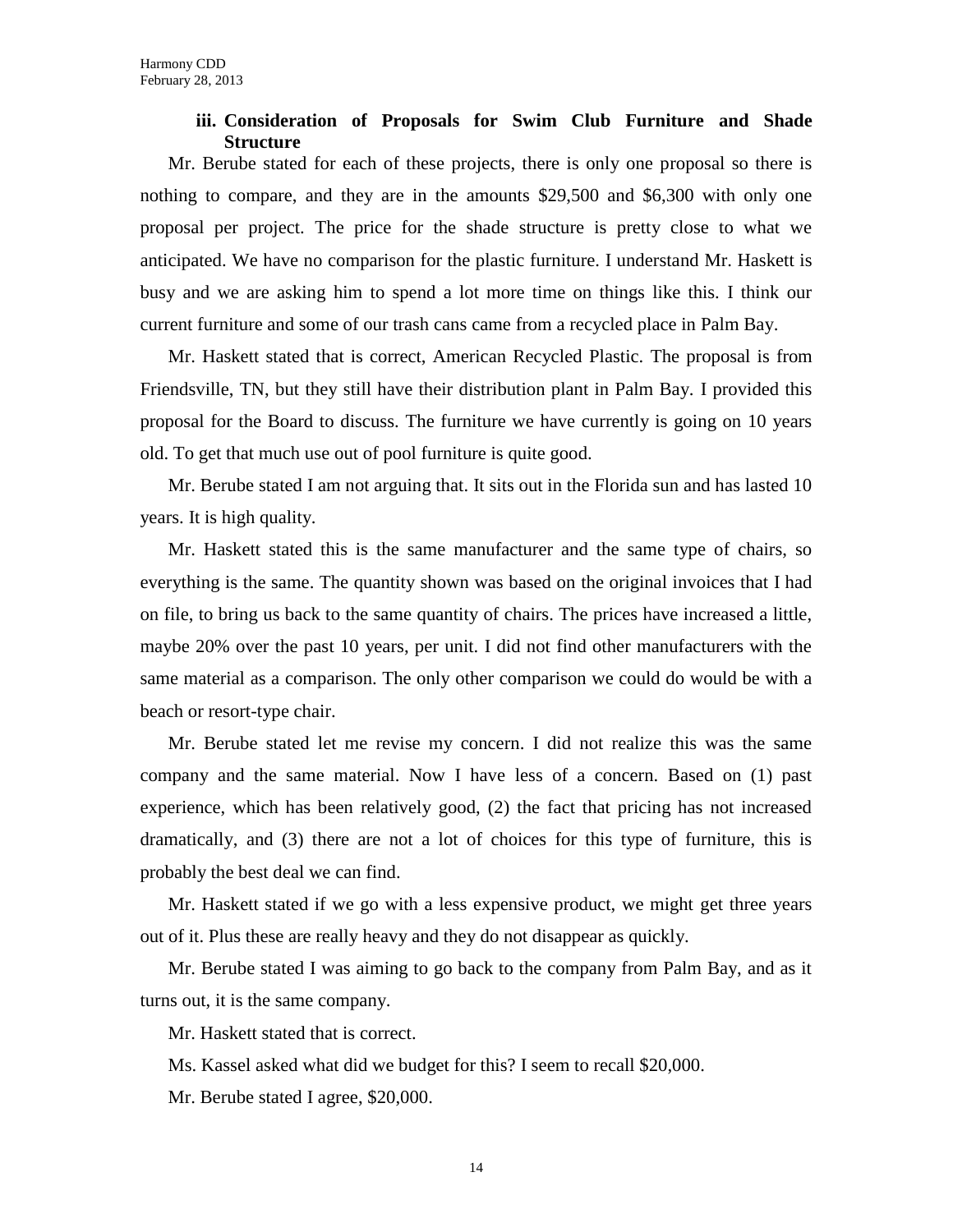Ms. Kassel stated I wonder if we should go with 20 captains chairs and 30 chaise lounges.

Mr. LeMenager stated we can also cut \$10,000 from another line item in the budget.

Mr. Berube stated whenever we get into discussions like this, sometimes we chince out. I think we have an obligation to the taxpayers in the District. It is part of our routine here to maintain what we have. I do not want to spend an additional \$10,000 if we do not have to, but I do not know that we are spending more than we need. I think we need to put this back to the condition it was. I am not sure the budget is really \$20,000 since we guessed that the furniture would probably cost \$20,000.

Mr. LeMenager stated that is what is included in the budget and it included zero extra for any increase in reserves this year. Let us understand where the money is and where is not. If we need \$10,000 over our budget amount, that means another line item will have \$10,000 less.

Mr. Berube stated \$3,000 has already been realized because we eliminated Walker Technical Services. We are currently saving just under \$3,000 each month with the loss of the third employee. So far, we are \$18,000 ahead for that position.

Mr. LeMenager asked what do the financials say in terms of where we are this month?

Ms. Kassel stated we are under budget.

Mr. Berube stated the reality is, for field services, we are \$13,000 under budget because we have been paying overtime for the two employees. All of these savings have not yet been realized, but if you are wondering where to find the \$10,000, it is in that line item. We are \$13,000 under budget by virtue of not having a third employee, plus \$3,000 for Walker Technical Services.

Mr. LeMenager stated that is good news, so let us not spend that savings twice.

Mr. Walls stated the variance to the budget right now is \$113,000 under budget through January.

Ms. Kassel stated that may reflect only certain things.

Mr. Moyer stated that is revenues minus expenditures.

Mr. LeMenager stated I am only interested in expenditures.

Mr. Walls stated expenditures are under budget by \$81,000.

Mr. Berube stated we are doing remarkably well.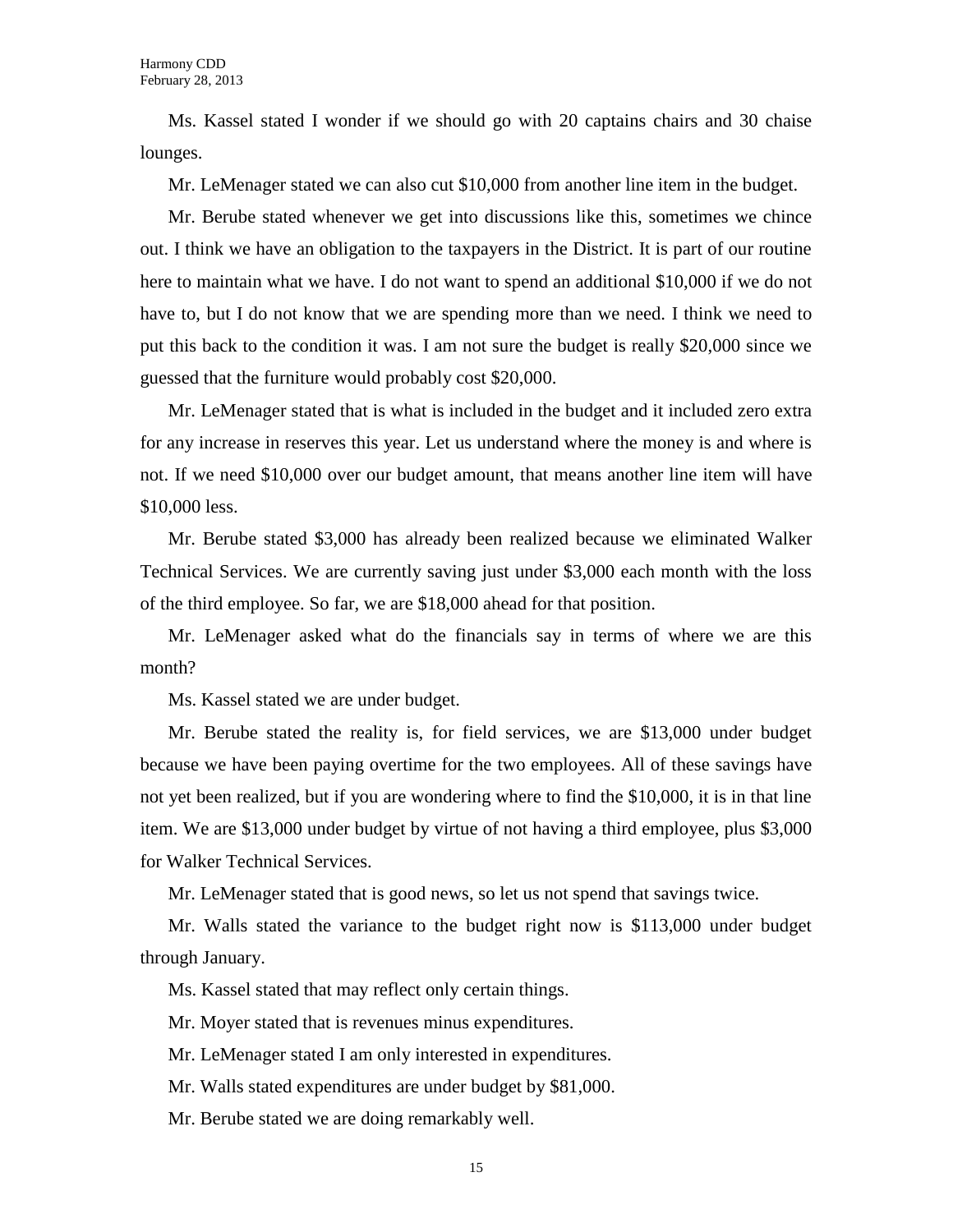Mr. Moyer stated expenditures are under budget by \$81,258.

Mr. LeMenager stated then I am in favor of this proposal.

Mr. Berube stated just because we are under budget by \$81,000, we need to remember there are other things going on. There will not be another line for Walker Technical Services. There will not be any need for the third employee's salary for now. Part of that \$81,000, we may have designated for landscaping projects or something else, so we need to be careful with it.

Ms. Kassel stated I want to point out there is an error in this estimate. It is not much. Under freight delivery to Harmony, it shows a quantity of 70 and should be 80.

Mr. LeMenager stated I want to point out that this furniture is only for the Swim Club.

Mr. Haskett stated that is correct.

Mr. Farnsworth asked what is done with the old furniture?

Mr. Haskett stated we reuse the parts to make repairs as we are able.

Mr. Farnsworth asked so you do keep the old furniture instead of recycling it?

Mr. Haskett stated yes. When we get to the point of recycling, then it will be recycled.

Mr. Berube stated there is a bone yard in the back that they use. Remember we have secondary furniture at the other pool that is the same furniture. So the usable pieces will be used to maintain that furniture.

Mr. LeMenager stated a couple days ago, I looked at every piece of furniture at the Swim Club, and it is in pretty awful shape. The furniture at Ashley Park is fine, and we do not need to replace anything at Ashley Park. I think we can safely say that every single piece of furniture at the Swim Club is broken. I did not see one piece that does not have a problem. Given it is the same company and the same material, are they going to recycle it to make more of the same stuff, and do we receive a credit for the furniture that we give them for recycling?

Mr. Haskett stated I will ask them.

Mr. LeMenager stated we are basically going to give it all back to them unless there are some salvageable parts, and I am not sure there are. Find out if we receive a credit for giving them furniture. I think they are just going to melt it and make new furniture.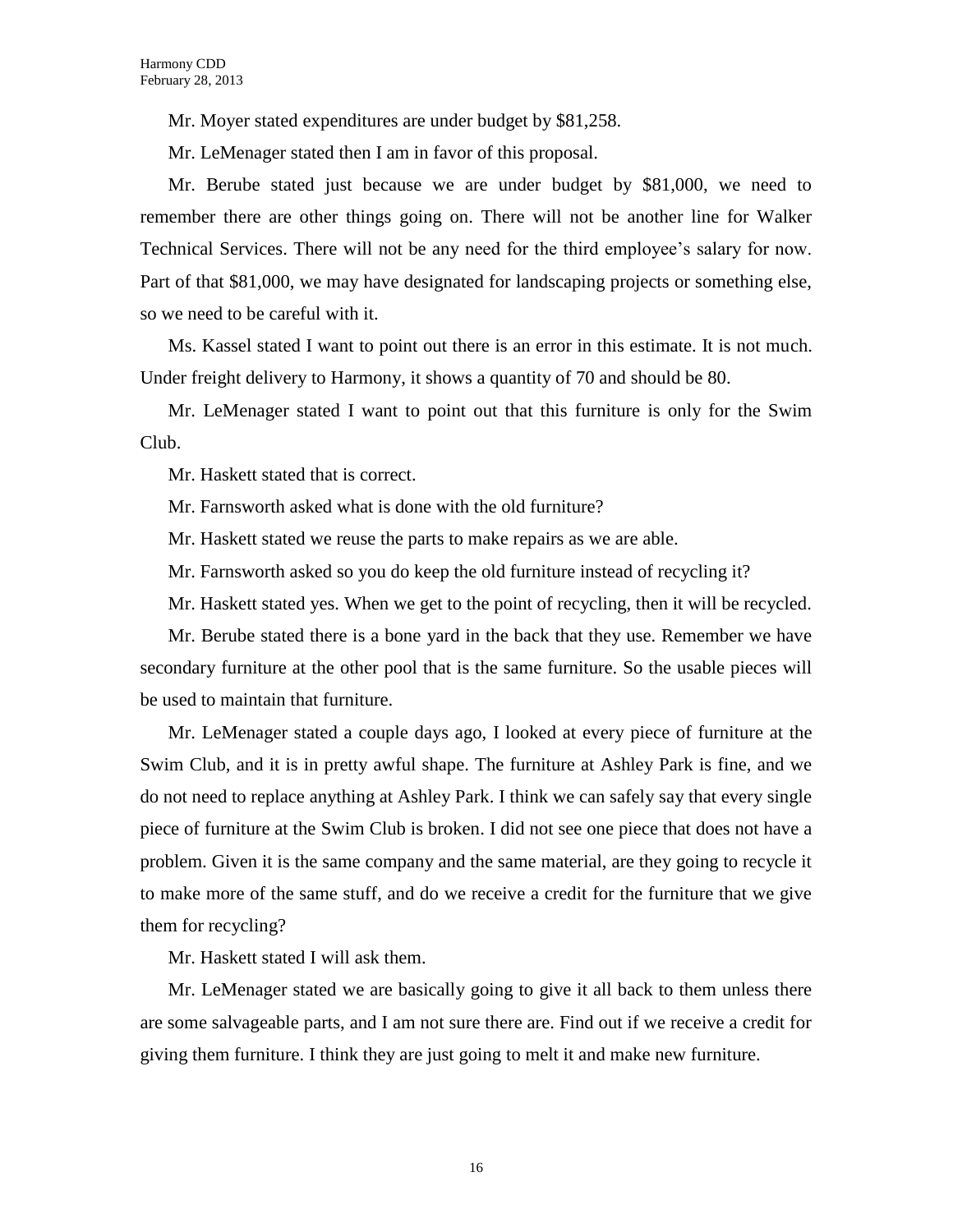Mr. Berube stated if you look on their website, they tell you they get their material out of milk bottles. They are not going to want to truck our furniture back to Tennessee, but you can ask the question.

> On MOTION by Mr. Berube, seconded by Mr. Farnsworth, with all in favor, unanimous approval was given to the proposal from American Recycled Plastic for pool furniture in the amount of \$29,573.45.

Mr. Berube stated the second proposal is for a shade system. I think the proposal is in line with what we paid for the last structure.

Mr. Haskett stated I was very surprised that it was the exact same number. It is the same color and the same system, so it will be a duplicate of the existing structure.

Mr. Berube stated this will go in line with the other structure so the whole northwest corner will be shaded. Or will this go somewhere else?

Mr. Haskett stated my thought was to put it parallel with the parking lot.

Ms. Kassel stated the delivery charges seem outrageous for \$500 from Ocala to Harmony.

Mr. Berube stated I have noticed that shipping and handling on most things are extravagant.

Mr. Farnsworth asked what is the weight?

Mr. Berube stated I think many of these recreational suppliers have a little bit of a profit center on shipping and handling. My only concern with this company is, we have done business with them in the past and they want a 50% deposit. Can we get around paying a deposit? That just rankles me.

Ms. Kassel asked do we really need to?

Mr. Haskett stated I will inquire about it. In the past, we have used a purchase order system.

Mr. Berube stated every time I see a deposit required, it irks me since we are a government agency.

Mr. Haskett stated I can tell them to accept the purchase order instead of requiring a deposit.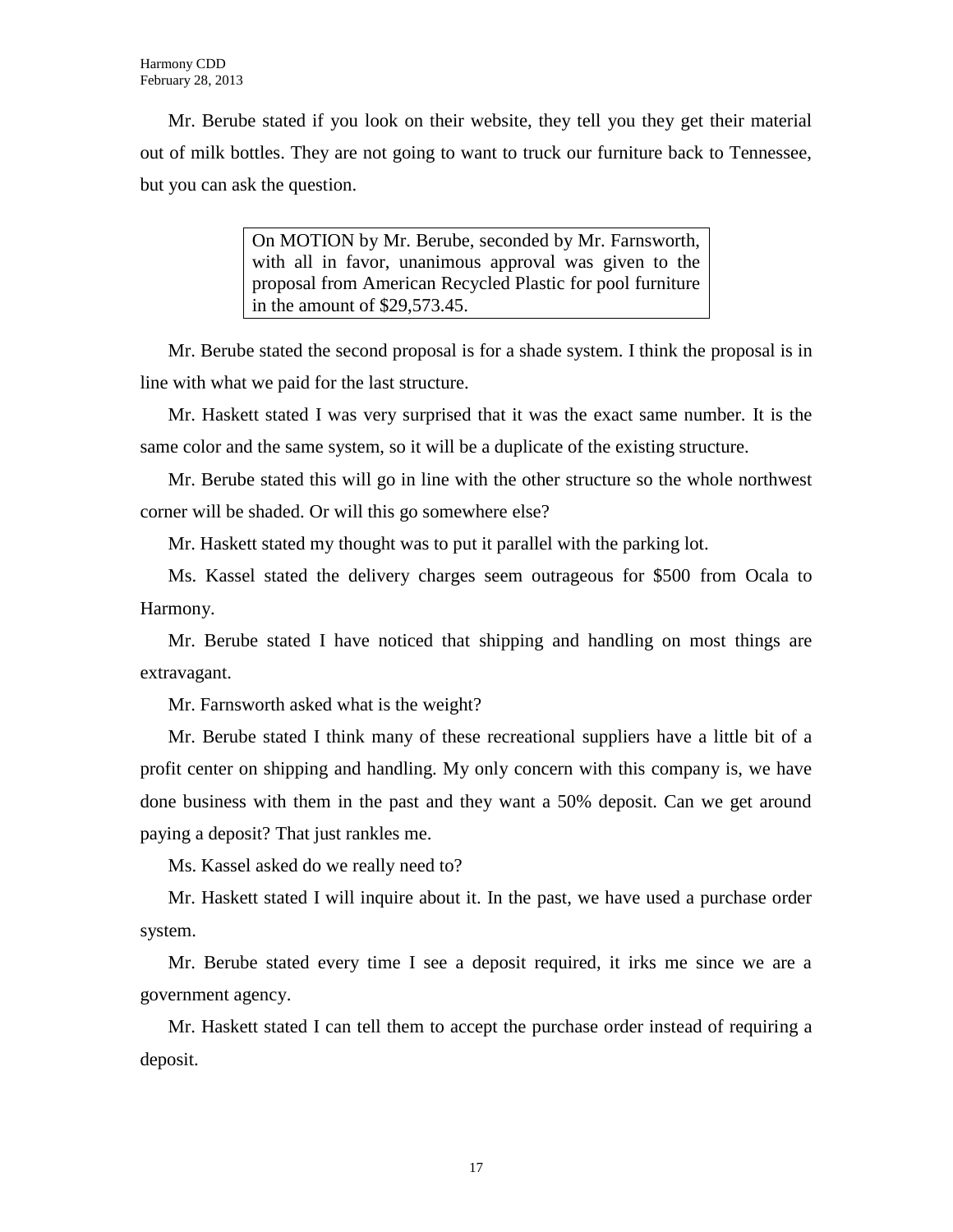On MOTION by Mr. Berube, seconded by Mr. Farnsworth, with all in favor, unanimous approval was given to the proposal from Shade Systems for a shade structure in the amount of \$6,393.

#### **iv. Miscellaneous**

Mr. Berube asked are things going well with the employees?

Mr. Haskett stated yes, excellent.

Mr. Berube stated they are still happy. I know there has been some upheaval lately. In talking with them today, they want some settlement, and so do I.

Mr. Farnsworth stated there is a pothole in an alley that is getting pretty beaten up. When is the appropriate time to mention that?

Ms. Kassel stated Supervisor Requests.

Mr. LeMenager stated you can also email or call the District office and let them know.

Ms. Kassel stated if you call the office and tell them about it, then staff can address it and it will show up in the communication log.

Mr. Haskett stated we can address it much faster that way. You can go on the website and send an email.

Mr. LeMenager stated the website is absolutely the best option. The issue gets formally logged and recorded. It works great.

Ms. Kassel stated if you are out and about, you can call the office on your cell phone.

#### **SIXTH ORDER OF BUSINESS Developer's Report**

There being nothing to report, the next order of business followed.

### **SEVENTH ORDER OF BUSINESS District Manager's Report A. Financial Statements**

Mr. Moyer reviewed the financial statements as included in the agenda package and available for public review in the District Office during normal business hours.

Mr. Moyer stated we have collected \$332,000 against our levy of \$602,000 in non-ad valorem assessments, which is about 55%. Last year at this time, we had collected 52%, so we are tracking exactly where we were last year. We discussed the budget briefly in terms of being under budget by \$81,258. From that perspective, we are in good shape.

Mr. Berube stated the only invoices that have not been booked yet are the Davey proposals for about \$8,000.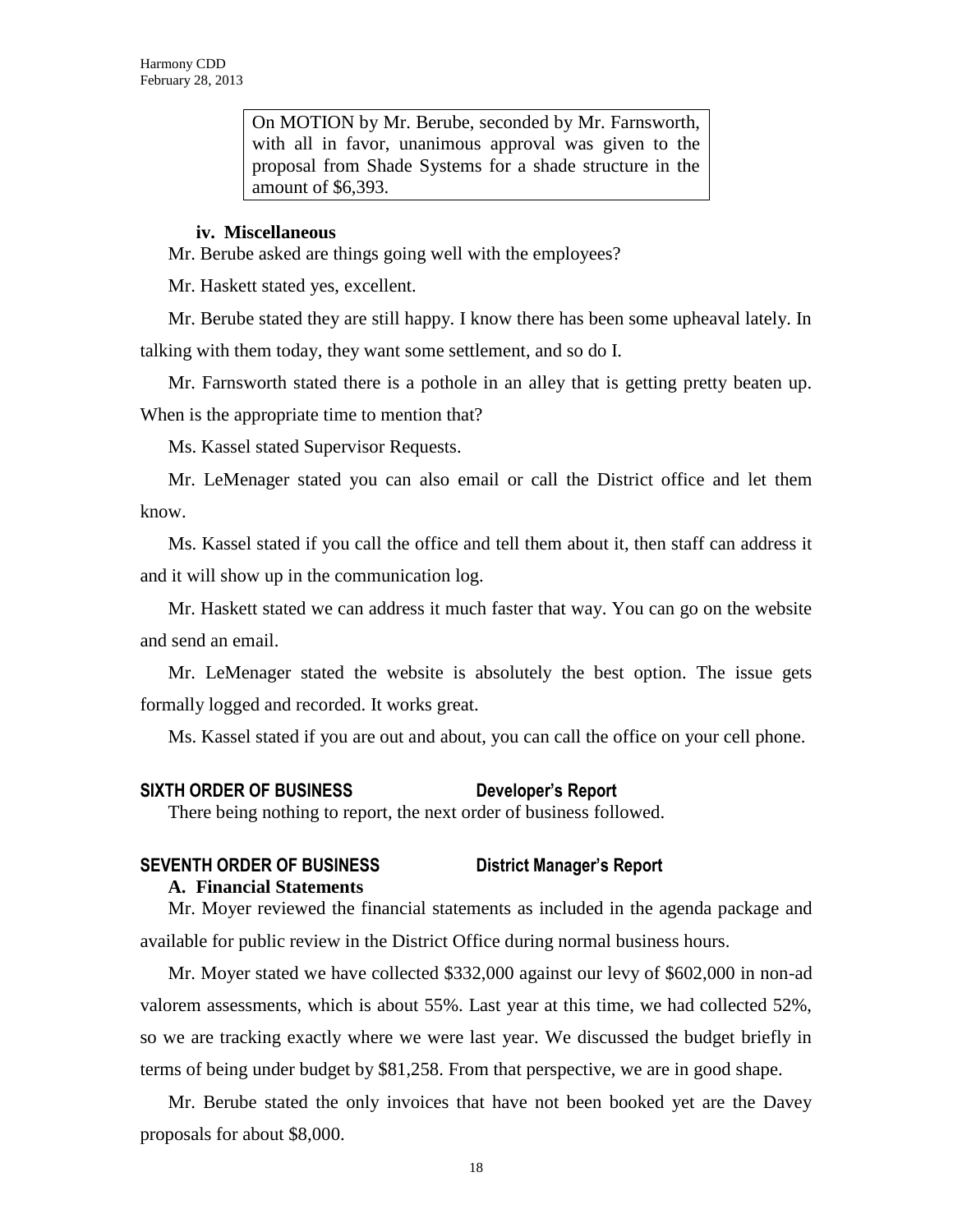Ms. Kassel stated the proposal for the roundabout has been canceled.

Mr. Berube stated we gave Davey direction to provide a new proposal.

Ms. Kassel stated yes, and at the bottom in the notes, it says something about that proposal.

Mr. Berube stated I am trying to think of things that are still pending. We will probably spend \$8,000 or \$10,000 on the roundabout, so we are still looking pretty good in our budget process for unanticipated expenditures. I just do not want us to forget about anything.

Mr. Moyer stated page 15 shows a reconciliation of the Severn Trent invoices for those of you who are tracking that information.

# **B. Invoice Approval #154 and Check Run Summary**

Mr. Moyer reviewed the invoices and check summary, which are included in the agenda package and available for public review in the District Office during normal business hours, and requested approval.

> On MOTION by Mr. Walls, seconded by Mr. LeMenager, with all in favor, unanimous approval was given to the invoices, as discussed.

# **C. Public Comments/Communication Log**

Mr. Moyer reviewed the complaint log as contained in the agenda package and available for public review in the District Office during normal business hours.

# **D. Website Statistics**

Mr. Moyer reviewed the website statistics as contained in the agenda package and available for public review in the District Office during normal business hours.

### **E. Update on Employee Leasing Company**

Mr. Moyer stated I will take a moment to try to put this into perspective. I know it has been very frustrating for all of us. Back when we took management classes in school, we learned there are direct lines of control and indirect lines of control, both of which are important in an organization. One has a formal status, and the other has little or no status but is very effective in the way a business is managed. Most every District that I have been associated with during the active development phase of the project, developer personnel are the indirect managers of District employees and District contractors. My role in terms of the pure management is to do the reporting, the accounting, and the clerking. I have never indicated to anyone that I work for that I am going to be on a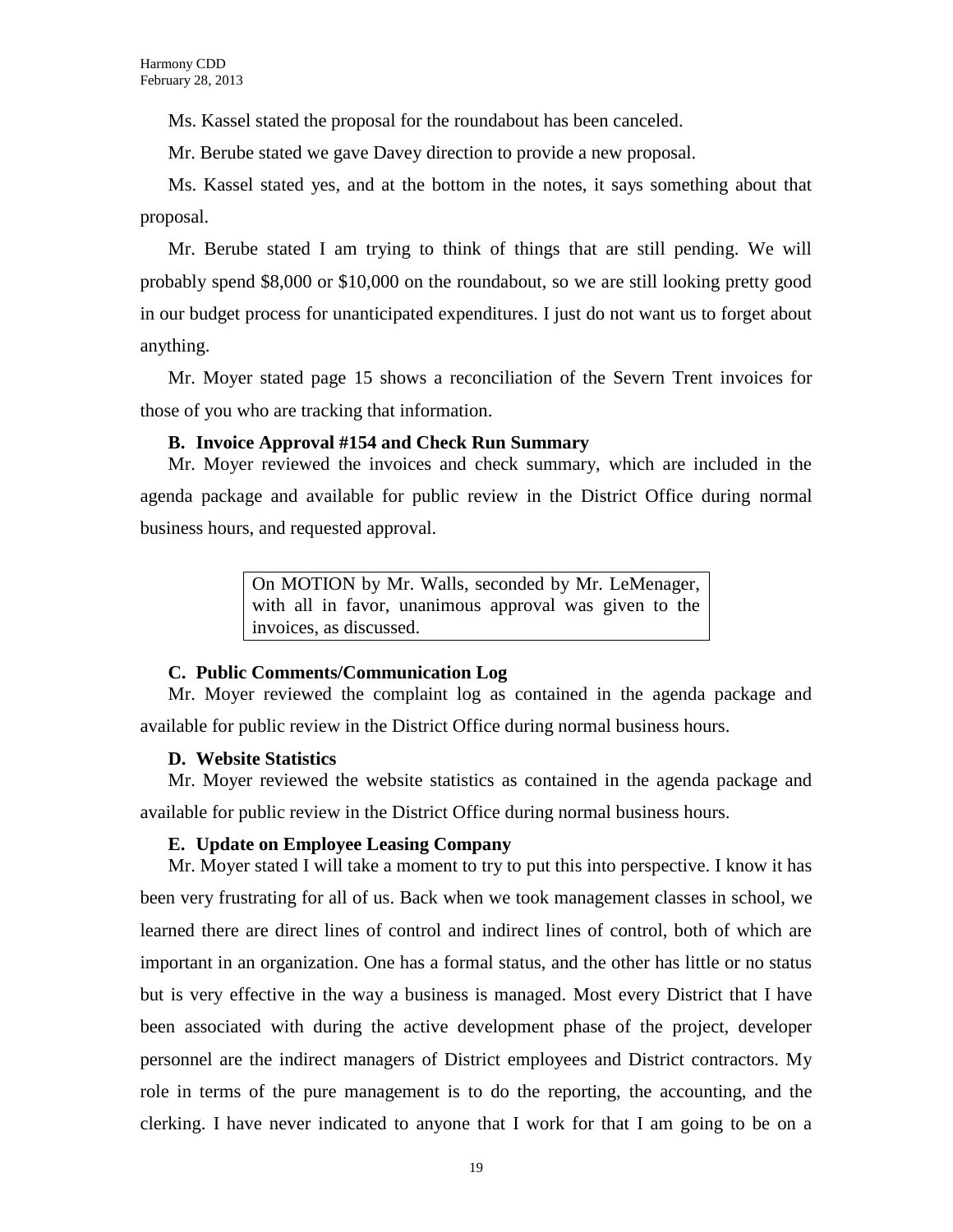project for eight hours a day, five days a week, supervising employees. I have never done that, and that is not my role. As a matter of fact, in the early 1970s when I started my business, I started it to take the paperwork part away from a good field manager. Good field managers need to be field managers. They need to be out working with valves, fishing things out of ponds, and other field activities. A good field manager is usually a terrible paper pusher. I started a business to be a good paper pusher, and I have done that for 40 years. That is my job. When we get clean audits and things of that nature, generally I feel pretty good about that because that means we are pushing paper fairly effectively and we are keeping the District out of trouble and doing all the compliance and reporting things that are required. But the real value to a CDD is on the field management side. At some point, you have employees like we currently have now, but the management comes from the developer. The reason for that is pretty simple. We literally save probably \$100,000 annually by not having an on-site manager because you need to pay him \$60,000 and the secretary \$22,000. You need to rent an office to have a presence. As a District, we saved a lot of money under this system where informally, the developer is the project manager. It is the Board's decision how long we keep that system. I can tell you generally that works very well for a long period of time in most cases. The unfortunate part of what we did here—not being critical because that is not my intent—we have a very sophisticated company that is a very large company with 2,500 employees. You have heard me say this before, and Mr. Bob Koncar reads these minutes and he knows my feeling on it, but they cannot violate their internal operating policies to satisfy our desires to act like we, the District, are the employer, even though they are the employer. When we hire people, the fit has to be right. Who determines whether or not the person we hire fits with the overall chemistry of the group? Mr. Haskett does that. He interviews them. Severn Trent has a manager who also interviews them to have Severn Trent personnel participate in the process. Let us make no mistake. The bottom line is that we hire people that Mr. Haskett sends to us. Mr. Berube and I have been communicating back and forth with Mr. Koncar, who I really think is trying to do the best he can for us. But the bottom line is, I think their approach is that Mr. Haskett cannot be hiring Severn Trent employees because they are Severn Trent employees. They have to work according to Severn Trent policies. They have to report to Severn Trent's person, Mr. Brian Smith, who works out of Celebration. Frankly, with this group, that is not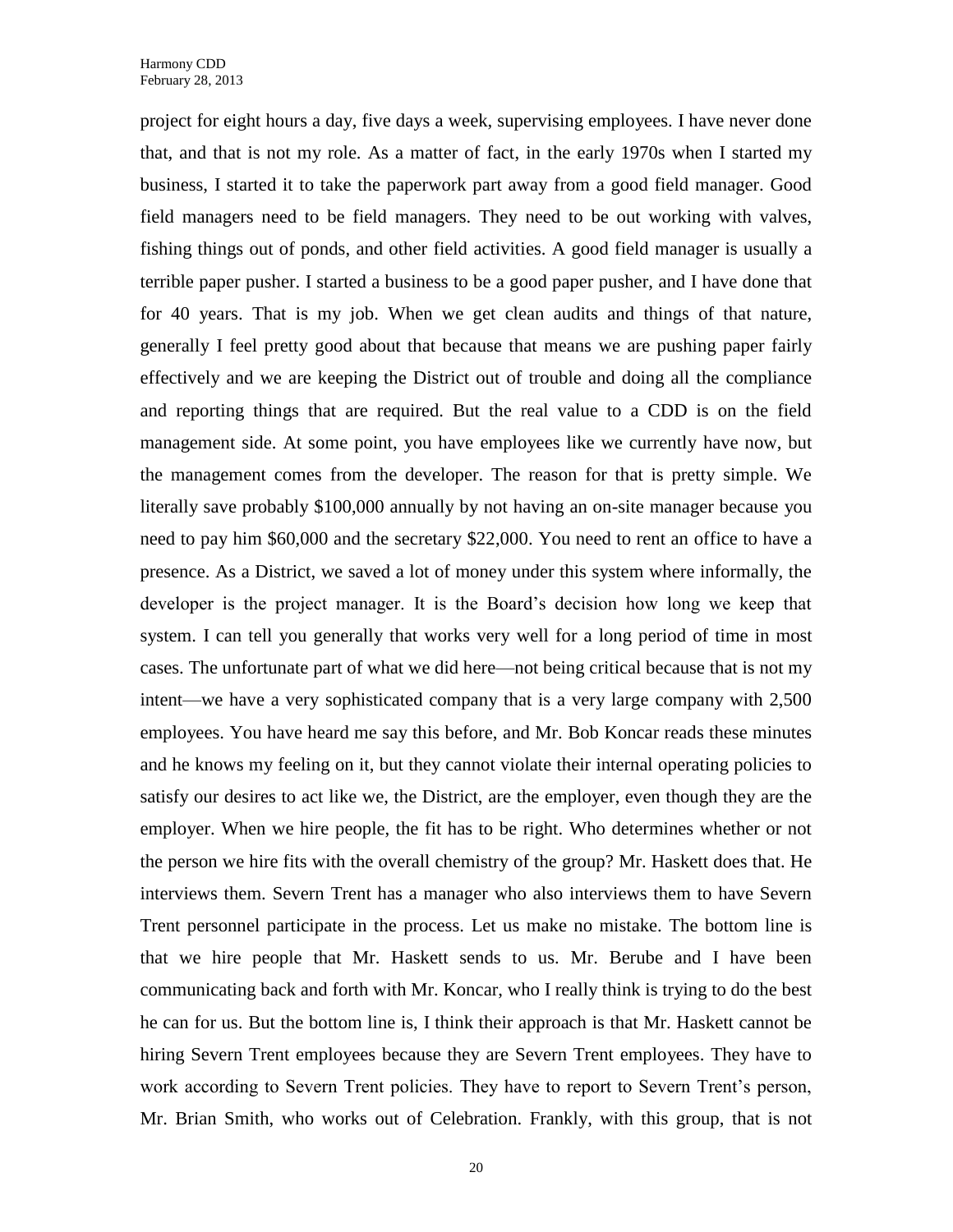going to work. If employees report to Mr. Smith in Celebration and he actually has management authority, then he needs to be out here from time to time. He is willing to do that, but that has a cost associated for him to be out here. It will not be five days a week for eight hours a day. He will come in periodically and check what is going on, probably talk with Mr. Haskett and get direction from him. That is a cost that I like to try to avoid. We are in a situation that does not fit nicely into the textbook. Mr. vanAssenderp has some concerns about this informal relationship. As long as it is working, then it is a wonderful thing. If we get the wrong players and the wrong pieces in the wrong places, which is where we are currently now, then we need to address that. Mr. Brock Nicholas had some conversations during the past month, and they know Severn Trent is struggling with this. He wanted to know if there was any problem if the development company hired the employees. Obviously, they would want a contract so they would understand what their role is. I certainly do not have a problem with that, and we have done that in the past with other Districts where we actually have a formal employee leasing agreement with the developer. That gets you down the road a little until we get to the point where it becomes obvious that either Mr. Haskett is too busy or the District is big enough where the residents can pay for having a more formal system. To the degree that the development company is still willing to do that, I think that may be your best interim solution to the problem.

Ms. Kassel asked when you say "we," you mean the management company has an agreement with the developer, not the CDD?

Mr. Moyer stated in the past, it was the CDD.

Mr. Berube stated we will have an agreement just like we have with Severn Trent. To make all this work, the employer of record is some other entity, in this case, Severn Trent. It will work just the way it does now, where Mr. Moyer provides direction to Severn Trent. In this case, Mr. Haskett becomes the onsite manager because that is the way these things work at this stage of development, as Mr. Moyer mentioned. In twenty years, the picture will look different. Effectively, it would be a transfer of the employee ownership responsibility from Severn Trent to Harmony Development Company.

Ms. Kassel stated the CDD has a manager, and the manager hires whatever field managers that the CDD needs. They are not CDD employees; they are the manager's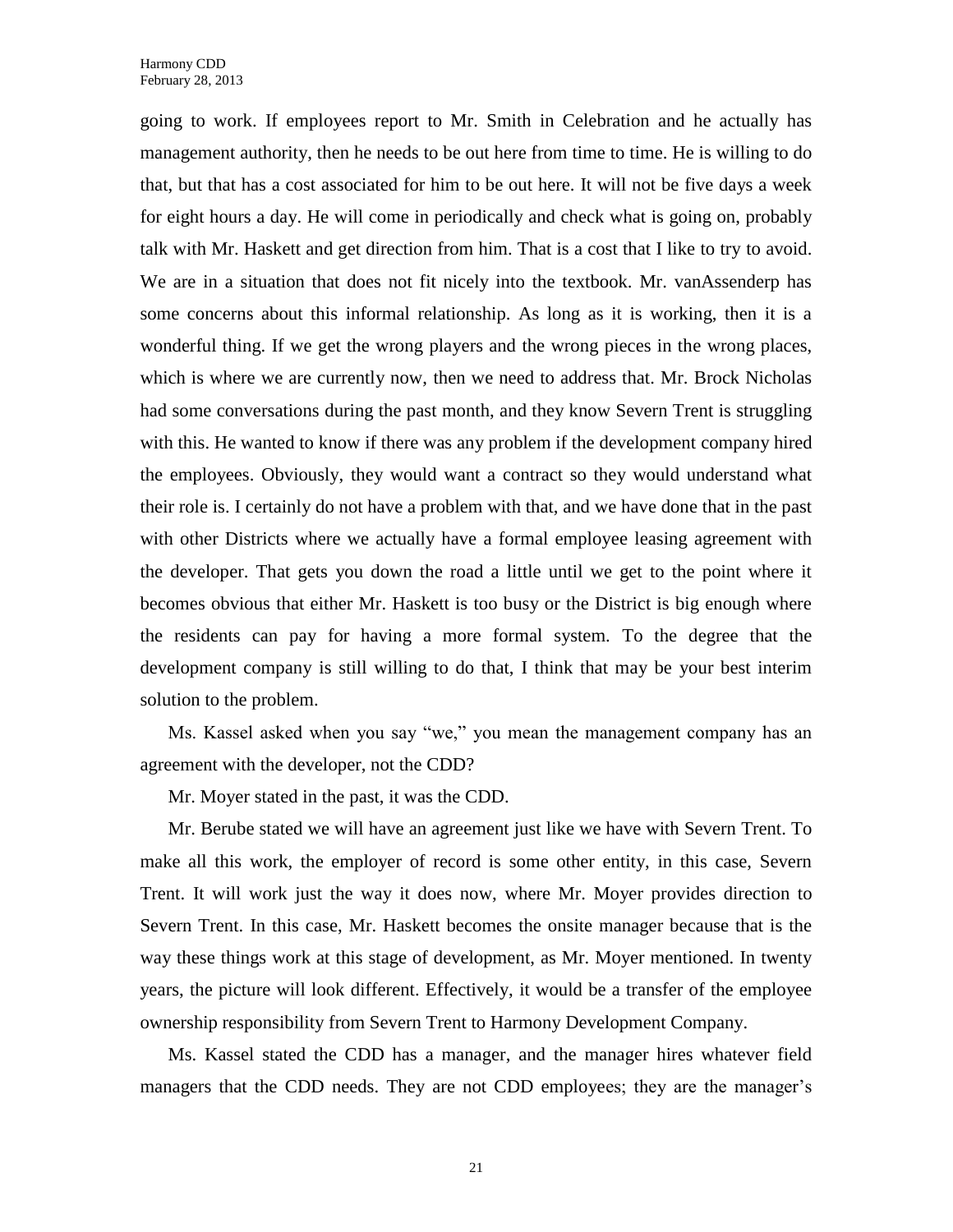employees. Would Mr. Moyer be contracting with the developer to lease these employees?

Mr. Moyer stated I discussed this with Mr. vanAssenderp this afternoon, and he would be comfortable if the contract was with Severn Trent. He is a little concerned if the contract is with the District. I think it will work. If that is the decision of the Board, I can go back to Severn Trent and pitch to them that the development company would be a subcontractor to Severn Trent, and they have subcontractors. My concern is that the contract will probably end up being more complex than it probably should be, but we can approach and negotiate that with the development company. The other alternative is that I go to Severn Trent and say that my company, Moyer Management Group, will hire the development company because I have an agency relationship with Severn Trent. I am the entity that they hired to manage these Districts. My contract would be a lot simpler. If you are comfortable pursing that, then I think that opens the door for further discussion. I discussed this with Mr. Nicholas, but I do not know if he discussed it with others in the development company and if this is acceptable to them or not. That is certainly another solution.

Mr. Walls stated I like the idea. I chuckle when I think about this. We are a government, but we are having a corporation throwing roadblocks at us in this situation, when most of the time it is the other way around.

Mr. Berube stated Severn Trent acts like a government, a big, bloated government with a bureaucracy and no one knows what is going on.

Mr. Walls stated whatever way we go, I think there needs to be a reset here. This is like building a rocket, but it is not.

Mr. Moyer stated that is correct, it is not.

Mr. Walls stated we want to hire three people. We want to determine how much to pay those people. You tell us how much you need to add for overhead, and we will pay that by the hour, and that is it. That is really what it comes down to. If we can achieve that through the development company, I am in favor of it. I would prefer that the CDD contract directly with the development company if we go that way. If we go back to Severn Trent, they have all these policies and hoops to jump through, and it will be a mess.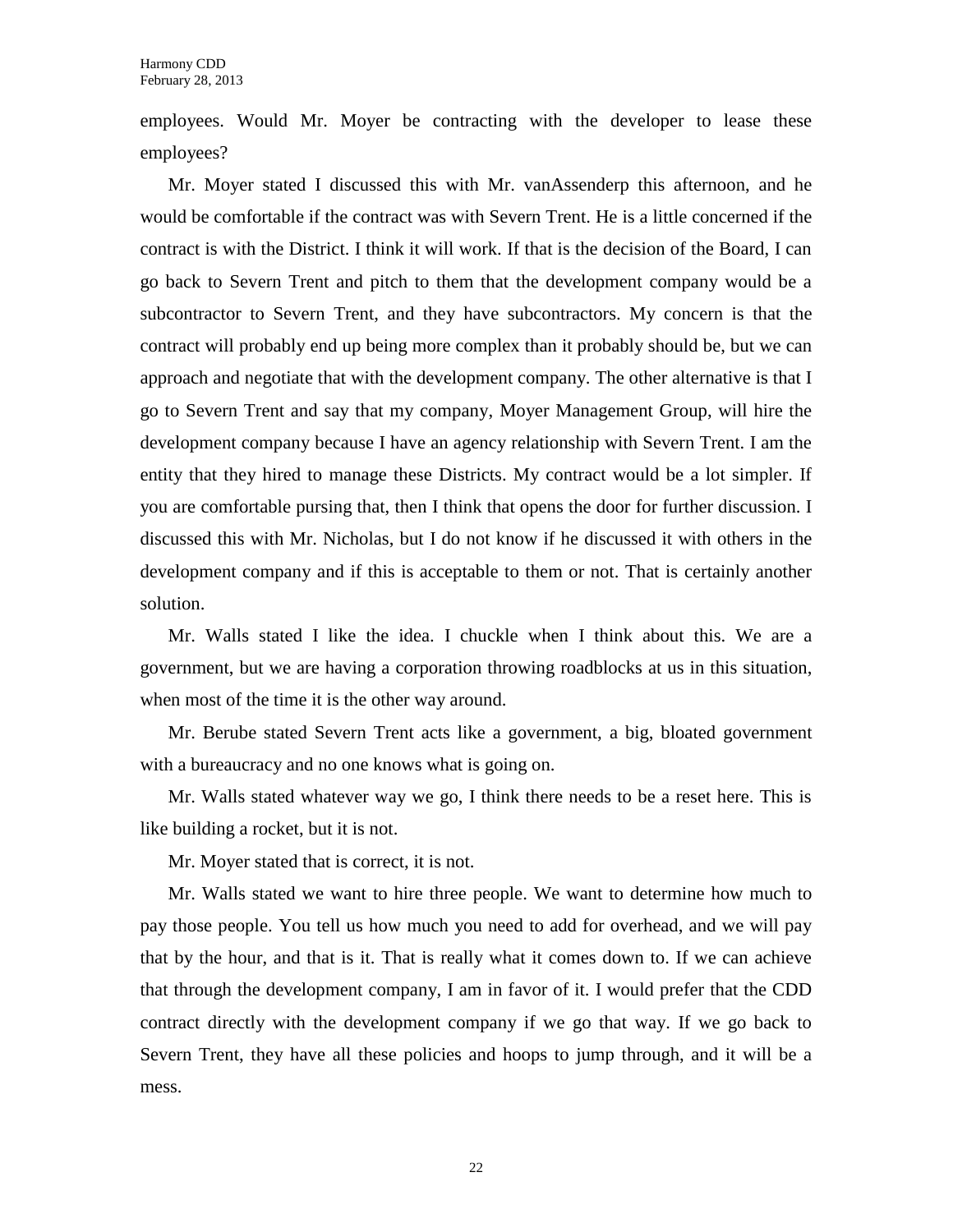Ms. Kassel stated I do not think that as a CDD, the Florida Statutes will allow us to do that.

Mr. Moyer stated let me address that. The CDD hired Davey Tree. It was not my contract but the District's contract. Davey Tree is performing operations and maintenance services for this District. We do not even think twice about hiring those types of contractors. We have an aquatics contractor. So now the District has a field management contract. That does not mean by Statute, that I do not still have the overview authority of those vendors because I clearly do have.

Mr. Walls stated we sort of have an implicit agreement with Harmony Development Company right now because Mr. Haskett does a lot of work for us. I do not see it being any different from that. If this is the route we go, they will be providing a service to us, and that service happens to be hiring personnel to pick up trash or repair things, much like the landscaping company does mowing the grass and trimming the trees.

Ms. Kassel stated it is similar in that sense but not if we are talking about setting the hourly wages and benefits and overtime.

Mr. Berube stated we would not be doing that.

Ms. Kassel stated I know, but they will be accounting to us for that, so it is a different situation.

Mr. Berube stated we have already done this with Severn Trent. The only thing that will really change is there will be an agreement, and the Severn Trent name will be whited out and the Harmony Development Company name will be pasted in, if we choose this option. The rest of what is going on under that heading is virtually identical to what we have had. Let us review how we got here. Six months ago, there was a request to terminate the dockmaster. That request came from local management, and Severn Trent was quite content to accept Mr. Haskett as the local manager to interview people, decide who to hire, manage them every day, process their payroll, and so forth. Then this disciplinary action blows up. Mr. Haskett had very specific reasons for it, which we will not go into. In my opinion, Severn Trent decided to take the easy road and tell a former employee that their position has been eliminated. That backed them into a corner. By doing that, then they would not hire another employee, as Mr. Moyer described three months ago, because they were scared. That is how we got to this impasse. I have had multiple conversations with Mr. Koncar over the past week that I printed for anyone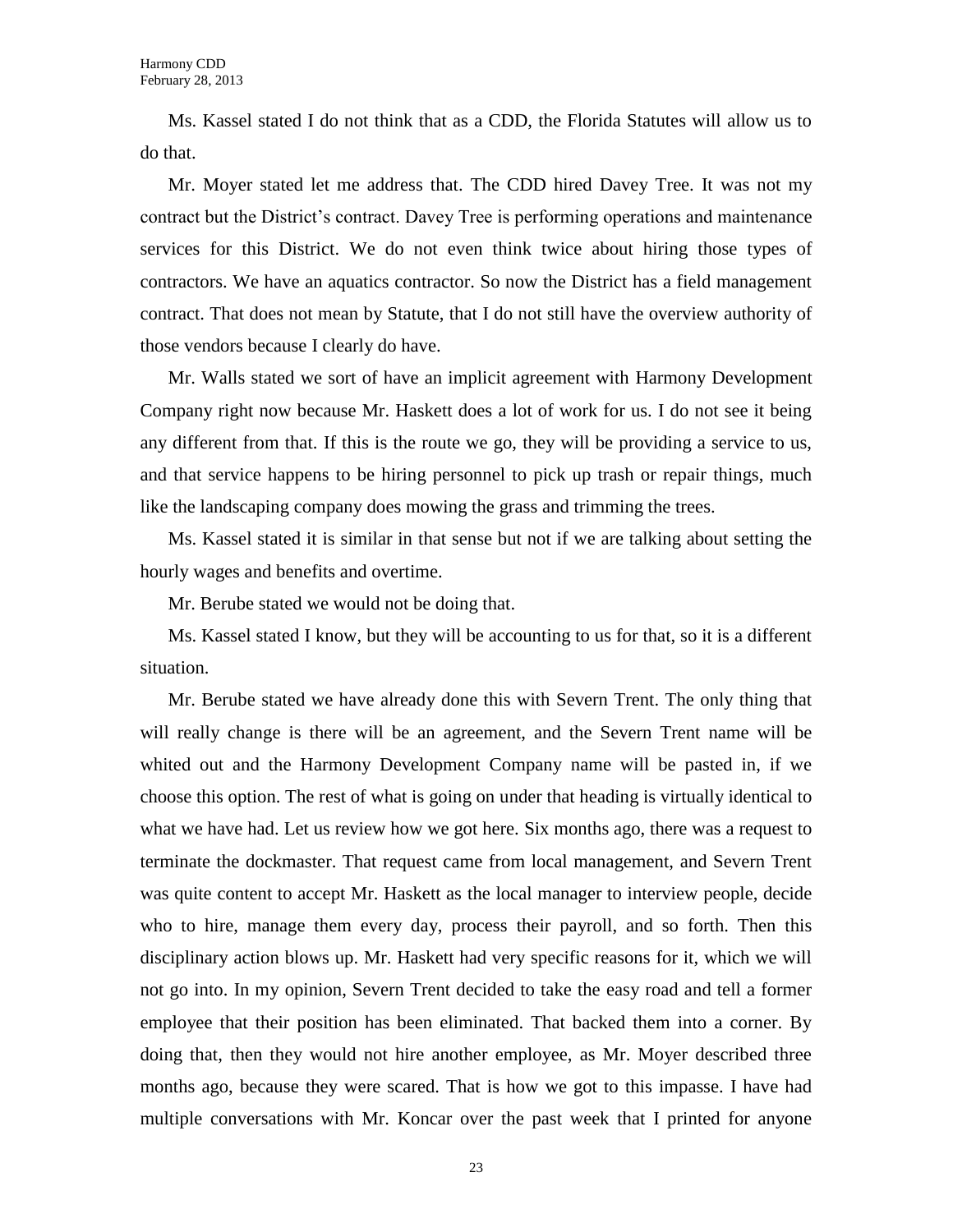interested. Mr. vanAssenderp has been involved, as has Mr. Tim Qualls and Mr. Moyer. It really blew up a couple weeks ago because once Severn Trent found out, with full knowledge from Mr. Moyer, that we were thinking about going with an employee leasing company, suddenly Severn Trent is interested in their employees and they came out here to talk to the two employees. All that did was create turmoil. The employees came unglued because neither Mr. Koncar nor Mr. Smith made a very good presentation. You might call what they did frustrating to the employees. I heard about it because I am in touch with the employees and I see them all the time. I do not mind that and I have been on the leading edge with the employees. I went back to Mr. Koncar and pointed out that his visit was nice, but he did not do himself very much good. The employees really want their raises that they were due in December and January, and Severn Trent turned them down bluntly, even though Severn Trent has been taking the money that we budgeted for their raises since October 1, 2012. Severn Trent admits that, but they refuse to give raises to the employees until July 1, maybe.

Mr. Moyer stated it does not fit their program, and that is part of the problem. This Board views those employees as Harmony employees, and they are not. The issue on Severn Trent taking the money or being paid for something that we did not understand they were not going to use to pay salaries, that is a legitimate issue that can be negotiated with Severn Trent. If we amend the contract and expressly specify that the District Board will tell Severn Trent when to give the employees raises, then they will abide by the contract.

Mr. Berube stated that is the problem because we do not have a contract.

Mr. Moyer stated then that is my fault.

Mr. LeMenager stated I think we have gone past that. I think we are at the point where we are saying enough with Severn Trent and we need a different solution. Severn Trent is not the solution.

Mr. Berube stated Mr. vanAssenderp mentioned a conflict to me several times, and that is my question. Where is the conflict? I see one from a perception standpoint, being from the people who live here might think we are engaging with the development company. What other conflict is there?

Mr. vanAssenderp stated the only perception of a conflict is if the relationship of using the Harmony Development Company as an overseer related to development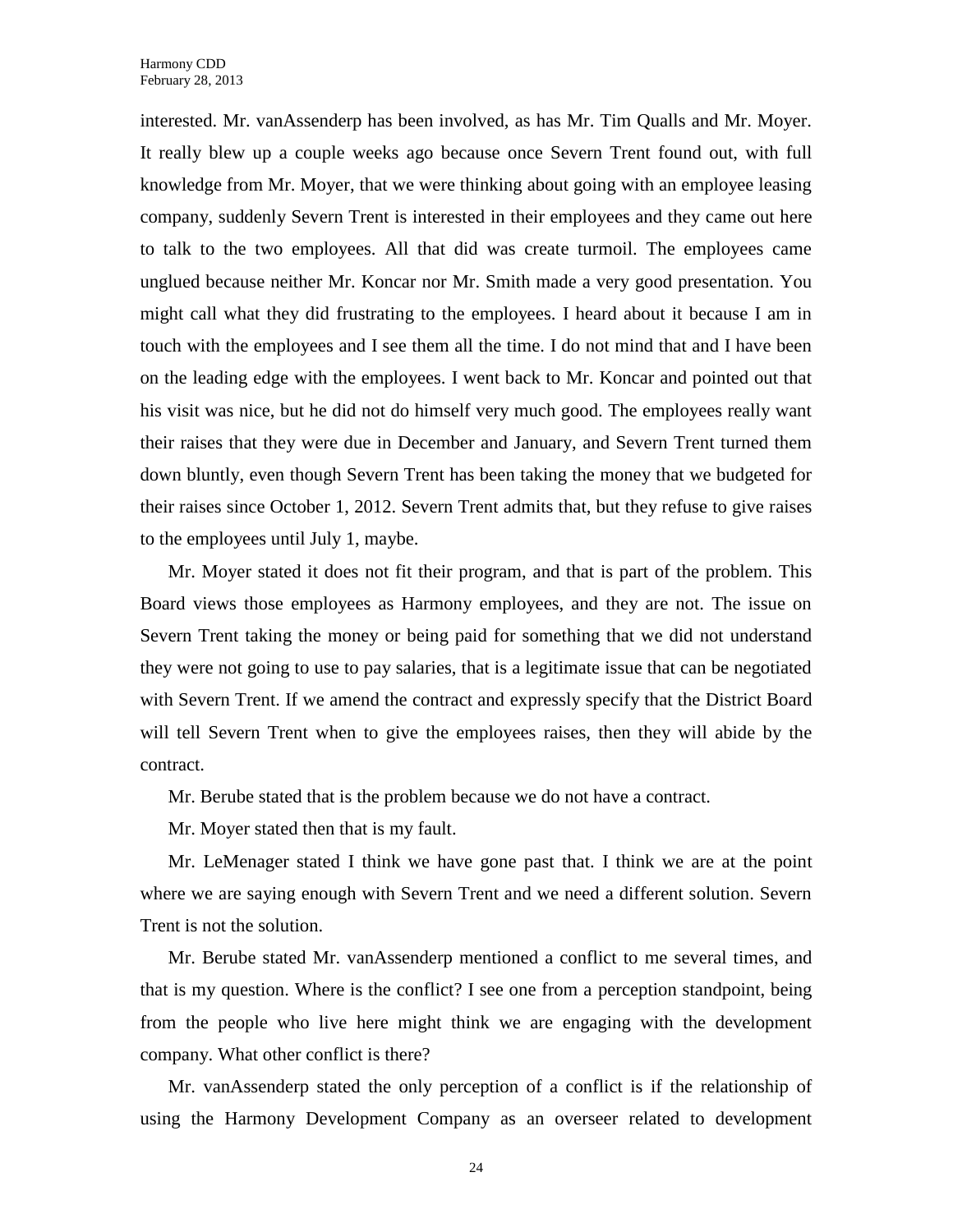business rather than infrastructure management business, which is the business of this Board. From my experience around the State, I do not see that here. I also spoke with Mr. Koncar and Mr. Moyer, and the possibility of that perception is a real possibility in some Districts around the State, but it does not exist here.

Mr. Berube stated Mr. vanAssenderp means the developer using people on the CDD's payroll, either directly or indirectly, to do development company business.

Mr. vanAssenderp stated that is correct, and also the other way around. But that is not a problem here.

Mr. Berube stated there is a trust aspect.

Mr. vanAssenderp stated that is correct, and there is also an appearance aspect. That does not appear to be even remotely the case here. From a legal viewpoint, I have enjoyed this discussion today. Mr. Moyer's summary going back to high school management classes and history is very helpful. If the Board does any of the options that Mr. Moyer outlined, I think those are fine. Some are more direct, and some are more indirect. I have two points to make. The legal points are, you have two fundamental legal options. You do not have any choice about the fact that your charter, which is State Law, says that you make policy decisions. You hire the manager to manage the works of the District. You heard Mr. Moyer say a moment ago he recognizes that policy in the District hiring Davey Tree. There are some other Districts that hire development companies, who hire other development companies and instead of the District Board, they may hire a home owner's association (HOA). I am not recommending this option at all but just reporting to you what is done for Districts that do not use the development company. HOAs manage commonly owned property, and they are private entities. The District's job is to manage the provision of infrastructure to the property. It is in the interest of the development company to make sure the quality, sustained maintenance is there for the infrastructure, because then everyone is better off. That is why there is an identity of interest, not a conflict of interest. Whether you write it into a contract, which I always recommend you do, or whether it is the recommendation of the manager, who is ultimately responsible for all these contracts even if it is with the District as provided in State Law, then it is good you understand that. I always recommend you include a phrase in the contract that says the development company will be the on-the-ground supervisor of the work that is being done to manage the works of the District, who will coordinate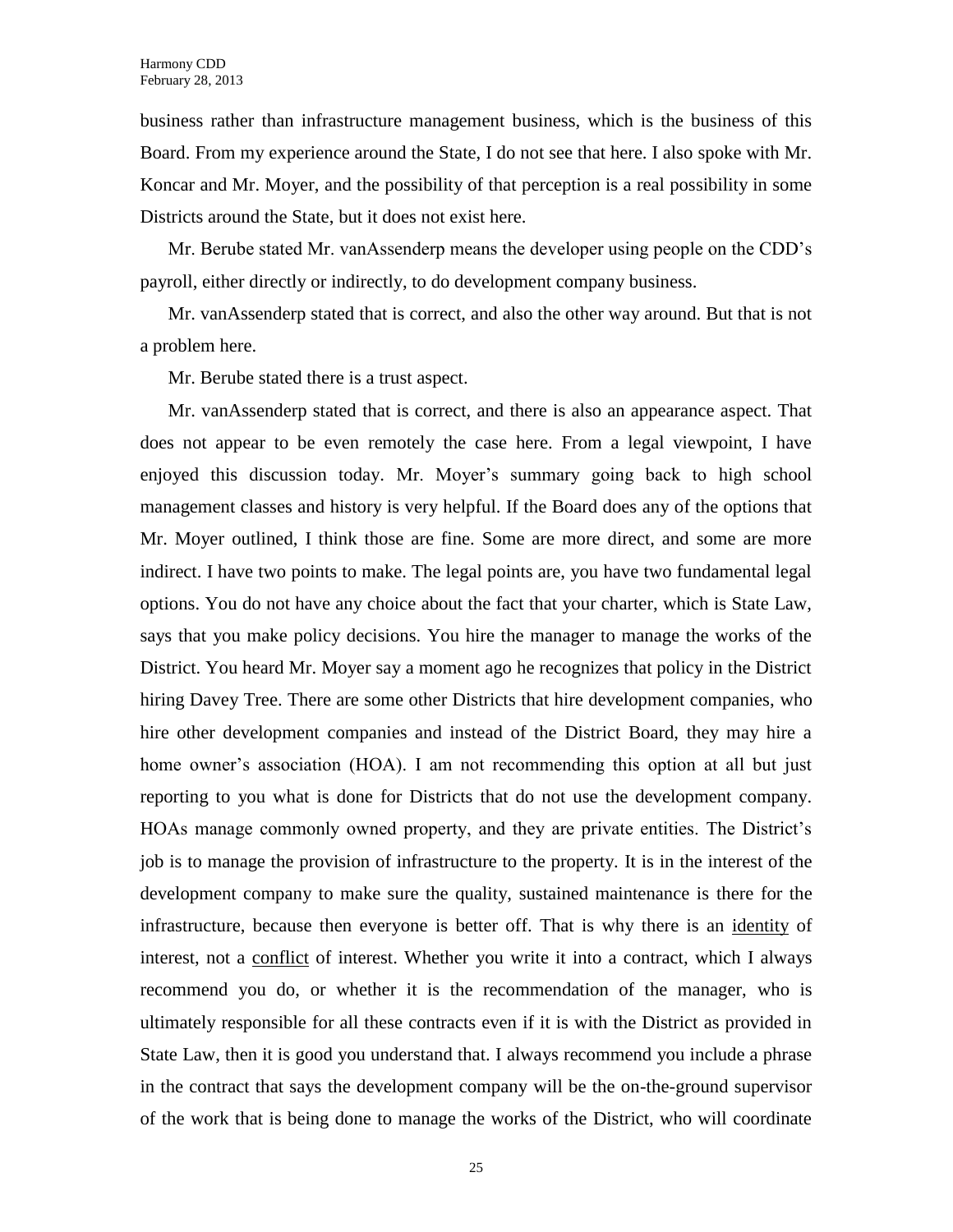with and answer to Mr. Moyer because Mr. Moyer has to answer to this Board, even if the District has the contract with the development company. Mr. Moyer is correct that I prefer it all be done under the manager and that the manager hire the development company. Mr. Moyer is your manager as an agent of Severn Trent. Those are my recommended legal options. The second point I want to make goes along with comments already made. You are in a position of transition, and it is good position of transition. There are homes here now. I remember when nothing was here. It was beautiful then, but now it is beautiful in another way. There will come a time when your manager will need to have complete charge of everything, and you budget and pay the management company to provide all of it. That management company hires the employees and pays the payroll taxes and so forth. During this transition period of change, what is working really well on the ground is Harmony Development Company and Mr. Moyer. They can work out the situation with the two employees and the third one you want to hire without reopening the whole issue with Severn Trent because you are bypassing them now. You just worked that out. They can work for Mr. Moyer or they can work for the development company. Then the Board monitors that arrangement. In time, that will have to stop, but that will be good news because it means you continue to grow to be what is contemplated by the dreams of everyone here and also what is contemplated by the law. You can go either way. You are in transition. If the development company hires the employees instead of Mr. Moyer hiring them, I would at least want to have a sentence in the contract that says the employees answer to Mr. Moyer as it relates to the infrastructure. The Board should be looking only to Mr. Moyer under any of these scenarios.

Mr. Berube stated the contract with Severn Trent that apparently expired with the loss of the dockmaster was the only contract we had with Severn Trent for the employees. The contract included a sentence that said essentially the dockmaster is not employed by the District and this employee reports to the manager. I have had some conversations with Mr. Nicholas regarding this issue, and I do not want to speak out of turn, but his commentary and thought process was largely aligned with Mr. Moyer's where we have a common interest and a common identity in what we are trying to accomplish. It has been working well so far with Severn Trent in the background. All we are going to do is bring that common interest closer to the forefront.

Mr. Moyer stated that is correct.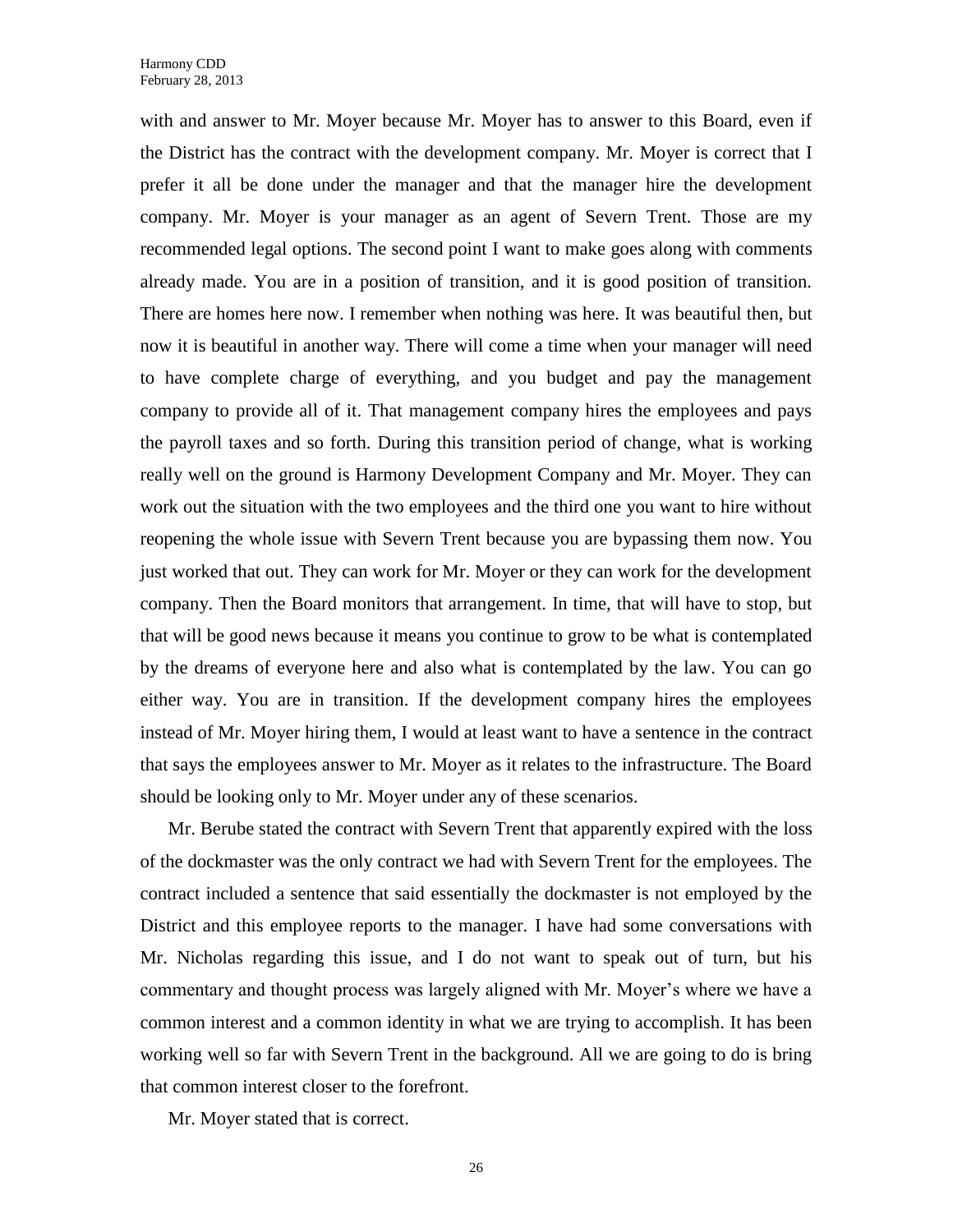Mr. Berube stated my big concern was the conflict, which Mr. vanAssenderp eliminated. The next step is to make sure all of this is acceptable to Mr. Nicholas. I think he had already thought it through. Sadly, he had a family emergency and could not attend the meeting tonight.

Mr. vanAssenderp stated I like the way Mr. Berube summarized this, which is good because you are looking to the future. Mr. Moyer is correct that I prefer you go through his company, but either option is legal with that sentence I mentioned. At some point when this is formalized, you may want to have Mr. Moyer and the development company come back to you at a meeting or a workshop and tell you what managing the works of the District means for Harmony, as included in the Charter. The duty of the manager, who is hired by the Board, is to manage the works of the District. Mr. Moyer and Mr. Haskett will explain what that involves, everything from administrative functions to supervisory work of the employees who work in the field every day. I am referring to a bullet-point list on one page that explains what we mean by managing the works of the District. Then each year, that can be reviewed as you prepare your budget. Perhaps one bullet point will be removed and another one or two added. In time, you will get a clear understanding of what you are looking to the manager to do with this indirect but acknowledged relationship. Then the Board will know when it is time to take the next step for the good of this community.

Mr. Berube stated it should be easy to prepare the bullet-point list since we have four years of experience.

Mr. vanAssenderp stated I think you have great experience, and I think it can be very innovative and will set a precedent.

Mr. Moyer stated the administrative component is already bullet pointed in the contract. My job on that portion is pretty easy since I just copy that part of the contract.

Mr. vanAssenderp stated Mr. Moyer and Mr. Haskett will come up with other items. If someone is here five days a week and weekends, Mr. Haskett will know the issues that come up with these four years of experience. He will know the problems and things the employees can do so that we begin to institutionalize it from a budgetary viewpoint.

Mr. Berube stated thank you for clearing the conflict. Mr. vanAssenderp removed the one roadblock that I had.

27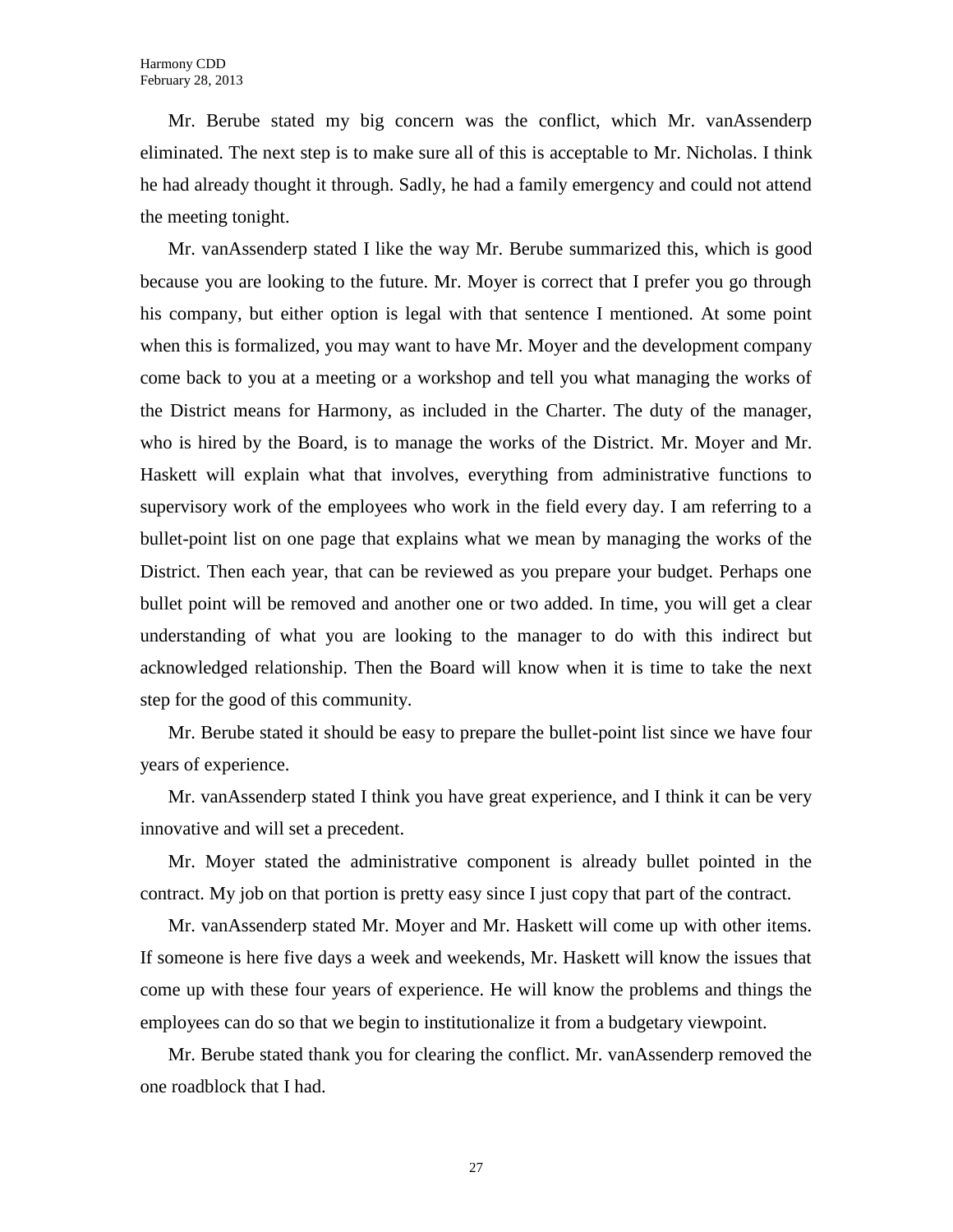Mr. Walls stated my preference is to extricate Severn Trent from this process altogether.

Mr. Berube stated I agree.

Mr. Walls stated my suggestion is that we tell Mr. Moyer to talk with the development company about this arrangement. If it ends up being the development company or some other entity, I want us to be able to do what we are trying to accomplish, which is make the process simple where we can hire the people we want to hire and get them to do the things we want them to do at the price that we want to pay. We will need a contract with them. I would rather the contract be between the District and the development company because I do not want to put Mr. Moyer in any difficult position since he has a contractual relationship with Severn Trent.

Mr. Moyer stated I think it gives the Board more flexibility going with the development company.

Mr. Walls stated I agree. It gives us the option to put whatever we want into that agreement, whatever works best for this District and makes it the most efficient and effective. I suggest the Board direct Mr. Moyer to meet with the development company to see what they can come up with and let us know. It makes the most sense. If Mr. Haskett is telling the employees what to do every day, then he should be the one who has some authority over them and can direct them.

Ms. Kassel stated I do not think anyone is arguing that they should not be the people who are employing and supervising the employees. I think it is really a question of who has the contract with them, whether it is the development company or whether it is direct or indirect.

Mr. Berube stated we can sort through that.

Mr. Farnsworth stated at our last meeting, we discussed benefits for the employees. If we go through the development company, how will the benefits to the employees compare to what they have now or what they would have had with the leasing company? Do you know what reaction you may get from the employees?

Mr. Berube stated it will be a positive reaction.

Mr. Farnsworth stated if it is positive, that is great.

Mr. Haskett stated if they receive the same benefits that I receive, they are better than what Severn Trent offers.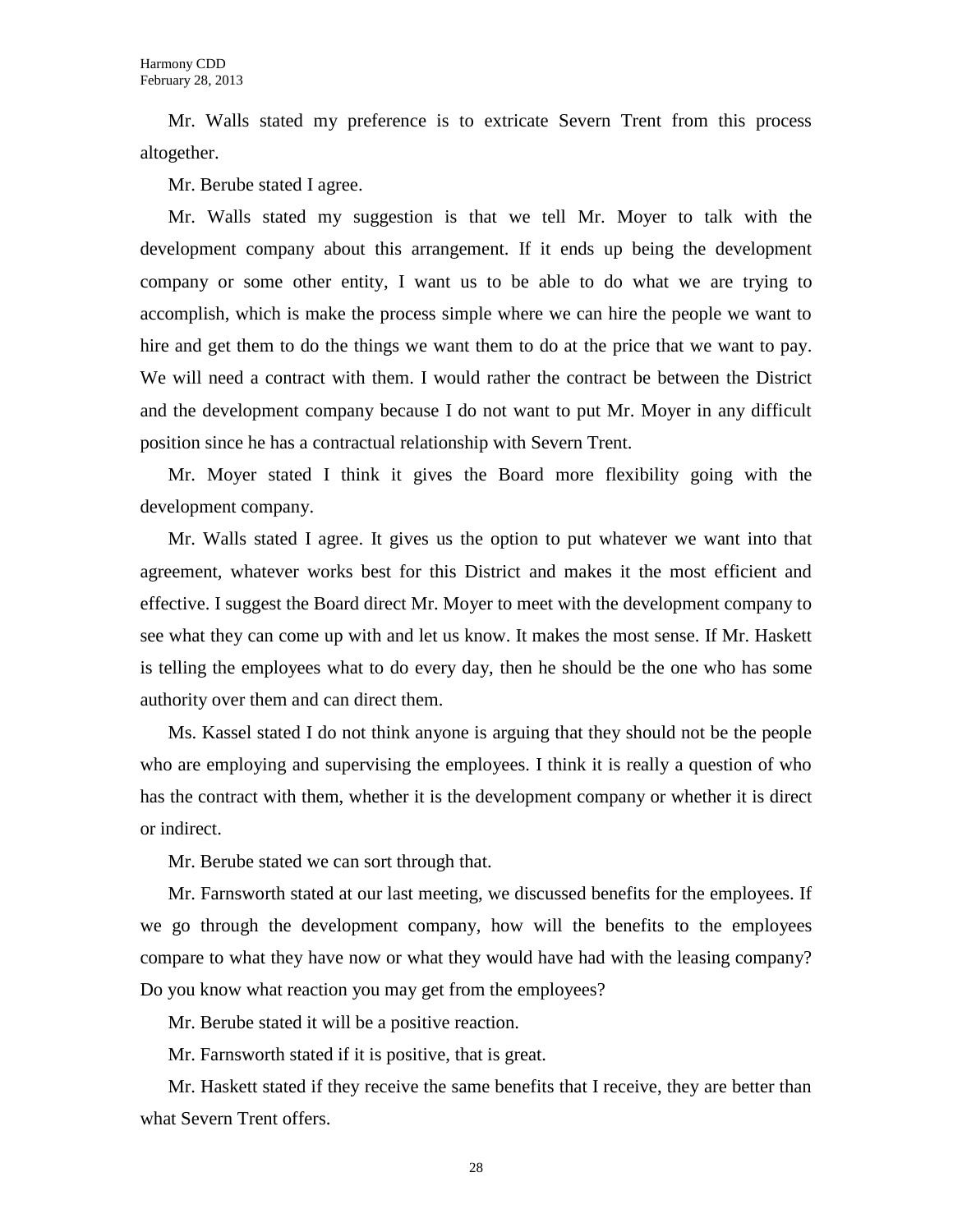Mr. Farnsworth stated that will be a concern for the employees.

Mr. Haskett stated I agree; it is a concern.

Mr. Berube stated it is a huge concern, but they are fairly frustrated with Severn Trent right now, and we do not need to go into that. I think at this point in my conversations with Mr. Nicholas, this is probably farther along in his mindset than we might realize. I agree with Mr. Walls's suggestion of Mr. Moyer meeting with the development company to work out these details. If we can have this concluded by the next meeting, that is fine. If we need a workshop in between, we can schedule it. I think Mr. Moyer knows where we want to go.

Mr. Moyer stated yes.

Mr. Berube stated Mr. Haskett and Mr. vanAssenderp have been listening to the discussions and the process. Mr. vanAssenderp has indicated there are no conflicts. To Ms. Kassel's concern about who is who, we need to work that in. I see this as being largely a white-out of Severn Trent and a paste of Harmony Development Company.

Mr. Moyer stated to reassure the Board, Mr. Haskett and I have been working this way for a long time. To Mr. Haskett's credit, he does understand that he has to go through me on certain things. He is very good about that. He emails me at 8:00 a.m. and tells me what he needs me to approve to keep something going, and I provide those approvals. It does work, even though it is a very informal type of arrangement.

Mr. vanAssenderp stated it has worked for a long time.

Mr. Moyer stated that is correct.

Mr. vanAssenderp stated if this is the direction that the Board is heading, I want to opine for the record that it is legal. I still recommend the other option, which is also legal, but if you proceed with the development company, I request two things. One is the idea of fleshing out the bullet points of the works of the District, which you can do right now and present that as part of the contract. The second item is that the contract includes the sentence indicating that Mr. Haskett answers to Mr. Moyer.

Mr. LeMenager stated I think the second item is an obvious point because Mr. vanAssenderp will probably be the one to draft the contract.

Mr. Berube stated that is where we are heading with the employee situation. It was a lot easier having Mr. Moyer raise the issue instead of me.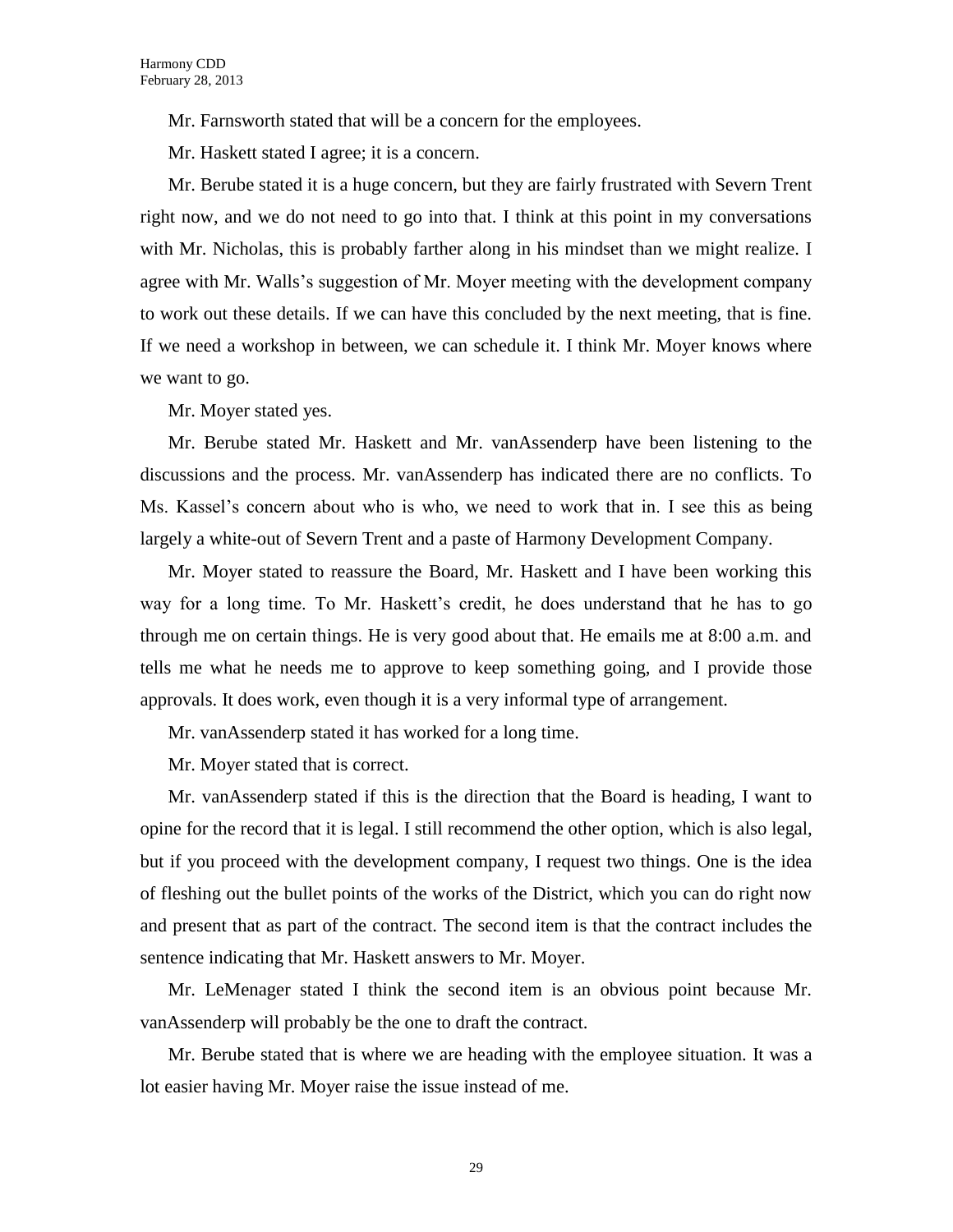Mr. LeMenager stated I am creating organizational charts in my head, and it would be helpful to see an organizational chart because we have contracts with three or four entities. We have a contract with Bio-Tech. We have a contract with Davey. We have a contract with Mr. Boyd. Do we have a contract with Mr. Moyer?

Mr. Moyer stated yes.

Mr. LeMenager asked is that contract with Mr. Moyer or with Severn Trent?

Mr. Moyer stated you have a contract with Severn Trent, and I have a contract with Severn Trent to represent them on their central Florida Districts. You do not have a direct contract with me. As I sit here, I am a division of Severn Trent.

Mr. LeMenager stated we also have a contract with Mr. vanAssenderp. It would be nice to have an organizational chart showing all these relationships.

Ms. Kassel stated we have other contracts, as well. We have a contract with OUC for the street lights.

Mr. Moyer stated you have a contract with the auditing firm.

Mr. LeMenager stated I would like to see all that on a chart.

Mr. Moyer stated the Board has three direct reports to it, only three: the manager, the engineer and the attorney. All three of us report directly to the Board. Everyone else that has been mentioned reports primarily through me as the manager.

Mr. LeMenager stated that is where an organizational chart would be useful.

Mr. Moyer stated I can put one together.

Mr. Farnsworth asked is there any problem terminating the contract with Severn Trent for these employees?

Mr. Berube stated we do not have an agreement with them now.

Mr. Farnsworth stated that is what it sounded like.

Mr. LeMenager stated we are not terminating it; we are removing part of it.

Mr. Moyer stated Severn Trent is frustrated, too.

Mr. Berube stated after dealing with me all week, I think Mr. Koncar has about had enough. I have had enough of him, too. He had his points and I had mine, and we were not moving anywhere near the middle.

# **EIGHTH ORDER OF BUSINESS Staff Reports**

#### **A. Attorney**

There being nothing to report, the next order of business followed.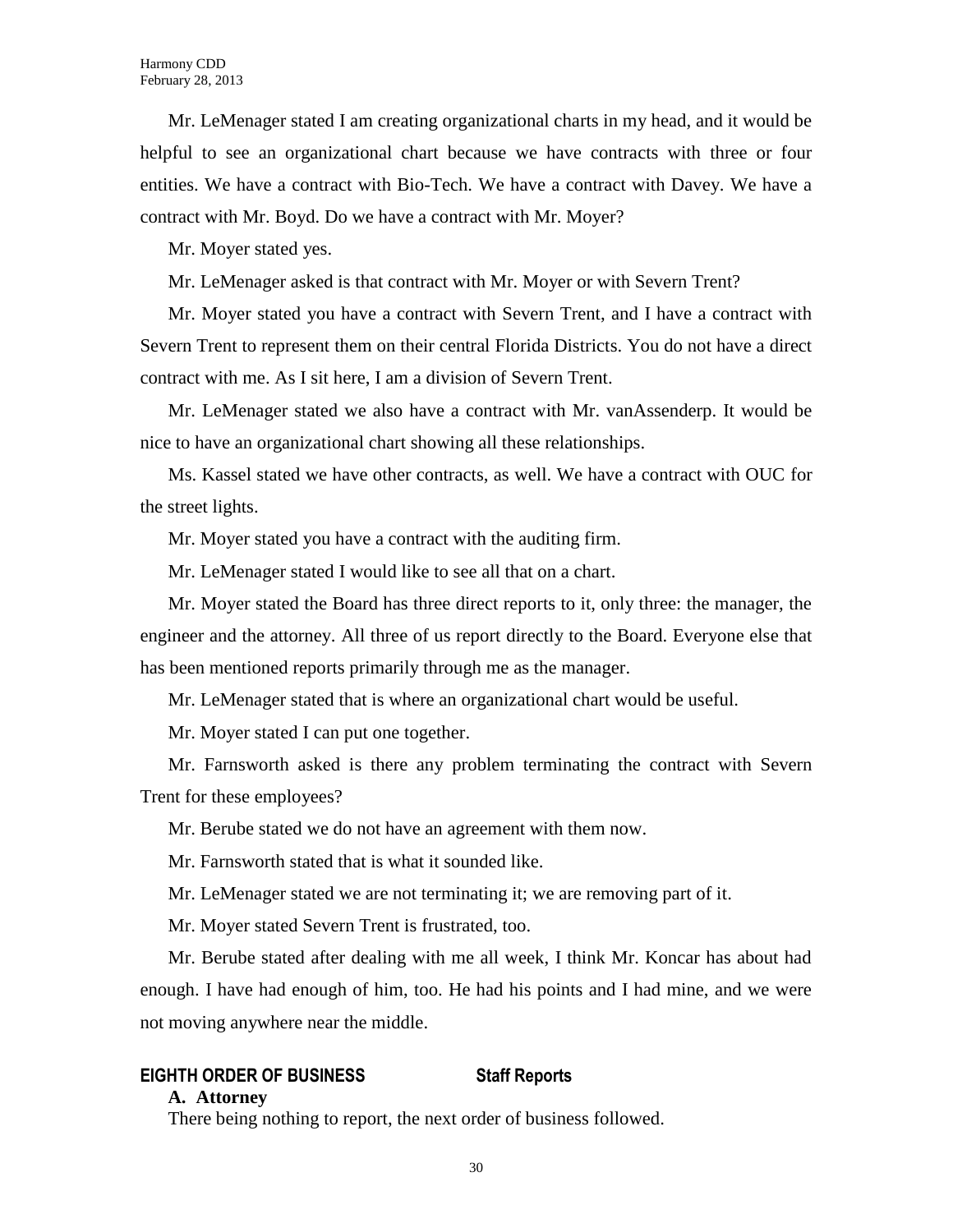#### **B. Engineer**

Mr. Boyd stated I have been working with Mr. Golgowski on the improvements to Lakeshore Park. It is a fantastic park that I have been reviewing and am in the process of preparing the final approval on it so that the developer can make the last payment. Thereafter, I will bring it to the Board for the CDD to acquire those improvements.

Mr. Berube asked does Mr. Boyd receive our agenda packages electronically?

Mr. Boyd stated no, I still receive a hard copy. I did not bring it with me today.

Mr. Berube stated we have moved to electronic agendas, so you need to be added to that distribution list.

Mr. LeMenager stated it is also on the website for access.

Mr. Berube stated you can see the Board members all have tablets. We eliminated the printing costs of hard copy agenda packages. You can retrieve them on the website every month to see what is going on.

Mr. Boyd stated that is fine. I will do that.

Ms. Kassel stated last month, I mentioned having an update of our reserves and our assets. I am not sure if Mr. Moyer mentioned that to you yet or not.

Mr. Boyd stated I did receive that communication. I started the process of going back and updating the assets that the District owns and assigning ages to them. I do not have a timeframe that I can give you tonight as to when that report will be ready. Part of that is research on what the life expectancy on some of these facilities is expected to be. I am working on it.

Mr. Berube stated one thing that is related to that is the sidewalks, which I alluded to prior to the meeting. In many areas, they are a mess, and they are going to require some significant work, maybe even some replacements in a number of areas. There are 200 panels that are raised, maybe more. I do not know if this falls into hardscape or a reserve study, but as you think about the reserve study, perhaps you can provide a better option than grinding sidewalks and include how we capitalize for this situation and what we should do. It is not getting better.

Mr. Boyd stated it will continue to get worse as the trees mature. This is not my area of expertise, but perhaps we need to look into some root pruning in certain cases.

Mr. LeMenager stated for the Supervisors who have not been on the Board as long as I have, this came up quite some time ago. The fundamental problem we have is in the design of traditional neighborhood developments. The fundamental problem we have is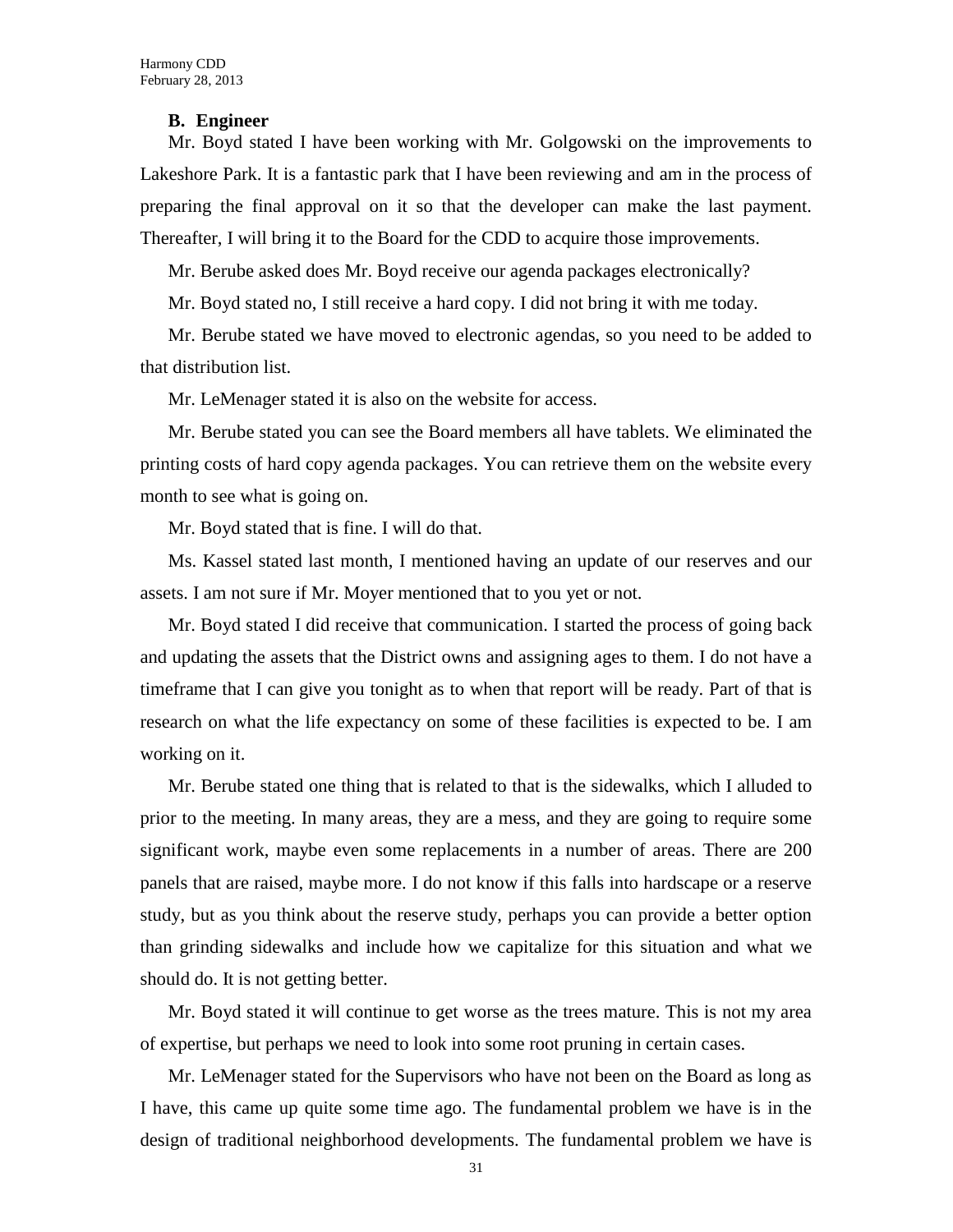that someone had a great idea 20 years ago that does not work because of the way they installed the trees. Communities like Harmony, Celebration and Baldwin Park have this problem, which is not having enough room for the trees we put in along the streets. Communities like ours will have a continual problem throughout our history with the trees destroying the sidewalks. Mr. Moyer mentioned that Celebration has two full-time employees who do nothing but sidewalks.

Mr. Moyer stated that is correct, and we probably replace more than 200 panels a year.

Mr. LeMenager stated just to give this issue some historical background, this is something we had addressed years ago but it is an ongoing problem. It is the kind of thing that needs to get built into the work schedule of our employees.

Mr. Berube stated as I have alluded to previously, once we hire our third employee, maybe we need to expand, and I would like to make that budget neutral. If we consider what we are likely to spend on sidewalk repairs, maybe this figures into how we budget for an additional employee.

Ms. Kassel stated I think it is premature to consider an additional employee at this point. It is not premature to think about it, but I think it is premature to do anything.

Mr. Berube stated we need to think ahead a little bit, and the sidewalks are a problem. I can see that grinding them is not going to always work. I watched Mr. Calabro with the grinder, and it leaves significantly sloped sidewalk. Some of these are raised high enough that we need to cut out panels.

Ms. Kassel stated maybe the answer is not to continually replace these concrete panel sidewalks. When I was in Washington, D.C. recently, I noticed that in front of certain homes where there were trees, they had some kind of rubberized panels that they could adjust.

Mr. Boyd asked was it like the playground material?

Ms. Kassel stated yes. They had that in place of the sidewalk in locations where the trees were lifting the sidewalks.

Mr. Boyd stated I have not seen that but I can look into it.

Ms. Kassel stated I wonder if there may be alternatives to concrete panels in places where we have issues that would be presentable and viable.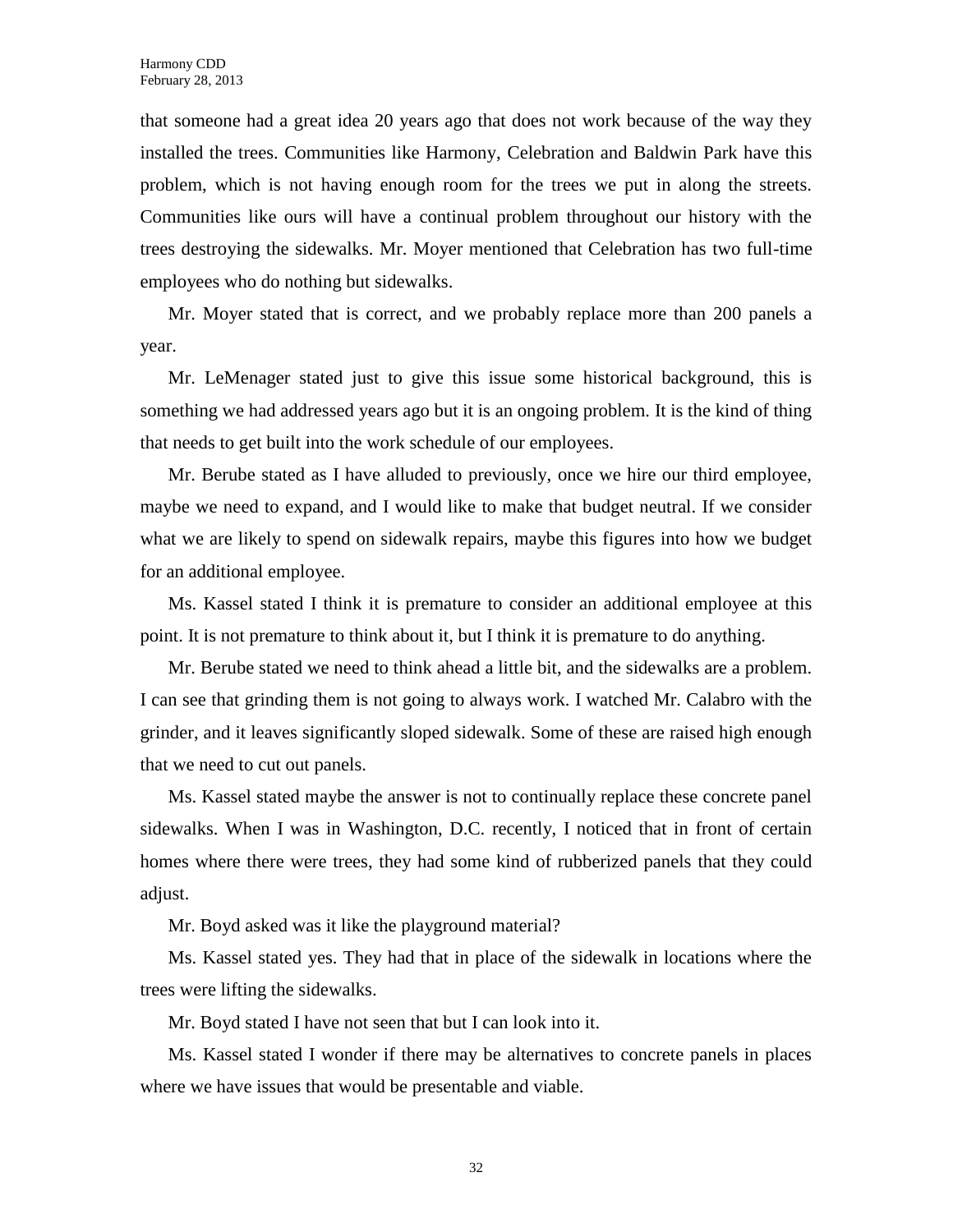Mr. Boyd stated the sidewalks are owned by the CDD, and in some cases, you have the County dictating what you need to do. The other thing we have to be mindful of is ADA requirements. I think there might be some flexibility as to what solutions might be available.

Mr. Berube stated Mr. Boyd will be attending a future meeting related to the turnover of the Lakeshore Park improvements. He can explore the possibility of sidewalk alternatives and disregard what I suggested about trying to fit it into reserves. Perhaps you can provide some options at that same meeting on viable alternatives to concrete sidewalk panels.

Mr. Boyd stated I will do some research on that and discuss it with Mr. Haskett. If we feel there is an appropriate alternative, then perhaps we do a test in one location and see how it holds up.

Mr. Haskett stated Mr. Boyd was instrumental in preparing the sidewalk study in 2008, and it might be time to revise that, as well. That study included every street in Harmony and included the length of time we should get out of the sidewalk, the size of the cracks, and other items.

Ms. Kassel stated regardless of what we do, if we continue with concrete panels or go with something else, we still need to know where the areas are that need attention. I would agree with Mr. Haskett that we need an updated sidewalk study.

Mr. Walls stated as we look to the coming budget process, whatever we do, this is the time to budget for it because the sidewalks are getting really bad.

Mr. Berube stated I agree.

Mr. LeMenager stated we budgeted \$4,000 this year, which is not enough for our sidewalks.

Mr. Berube stated it does not make sense to do something right now because we would hardly get started and spend \$4,000 without making a dent. There are a lot of areas that need attention.

Mr. Moyer stated as a quick aside for Mr. LeMenager and Ms. Kassel who will remember this, they are absolutely right that we started grinding sidewalks about that time. The young man who did that work originally will be graduating from FSU this year, so that is how long it has been.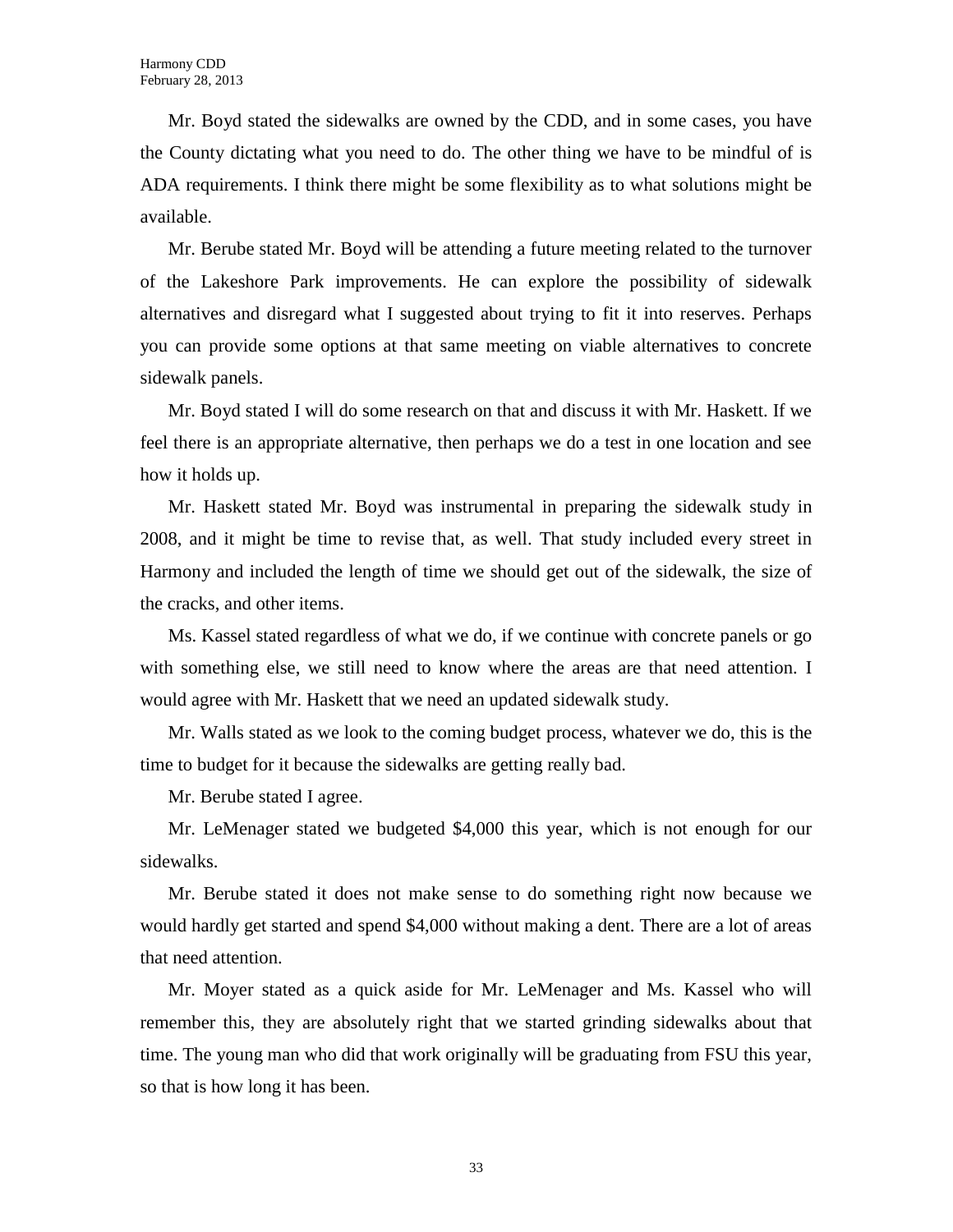Mr. Berube stated I remember he did a lot of work for a very cheap price, and he did a nice job. We have not been able to match that deal since then.

#### **NINTH ORDER OF BUSINESS Supervisor Requests**

Mr. Farnsworth asked does the website provide the means of sending a picture?

Mr. LeMenager stated no, but you can provide the picture to Mr. Haskett right now.

Mr. Haskett stated I was just saying that you do not have to wait for a meeting to raise issues like this.

Ms. Kassel stated you can also email the CDD to Mr. Moyer or Ms. Burgess and simply attaching the photograph.

Mr. Farnsworth stated I will hand it to Mr. Haskett.

Mr. LeMenager stated clearly, this was an interesting experiment this month with the agendas. This is nothing other than the paper version that has been uploaded with pdfs. That is not really making maximum use of digital resources. I would suggest two things immediately. First, the previous minutes and the invoices become separate attachments as addendums. I think all of us are paging through the minutes to get to the next item. We want to get to the important items, and the current method is not effective with tablets. That is what I had done, but I could not figure out how to save a file on the tablet. I reorganized them for my use.

Mr. Berube asked where do you want to attach them as addendums? I am not clear on that.

Mr. LeMenager stated we received three files. One should be the agenda itself without the minutes and invoices. The next file can be the previous minutes. The last file can be invoices. Then it is simple and easier to use. When we are at a meeting like this, we have only about 20 pages of items we really want to look at during the meeting.

Mr. Walls stated I was going to suggest making it one whole file. It would take a couple seconds to add some links to the page that you are looking at. So when you are looking at the front agenda page, you just click the part you want to look at.

Mr. Farnsworth stated since we are using electronic formats, having links would be extremely helpful.

Ms. Kassel stated I agree they would be very helpful.

Mr. Berube stated this is our first month, and we did pretty well. I would suggest making it easier to navigate.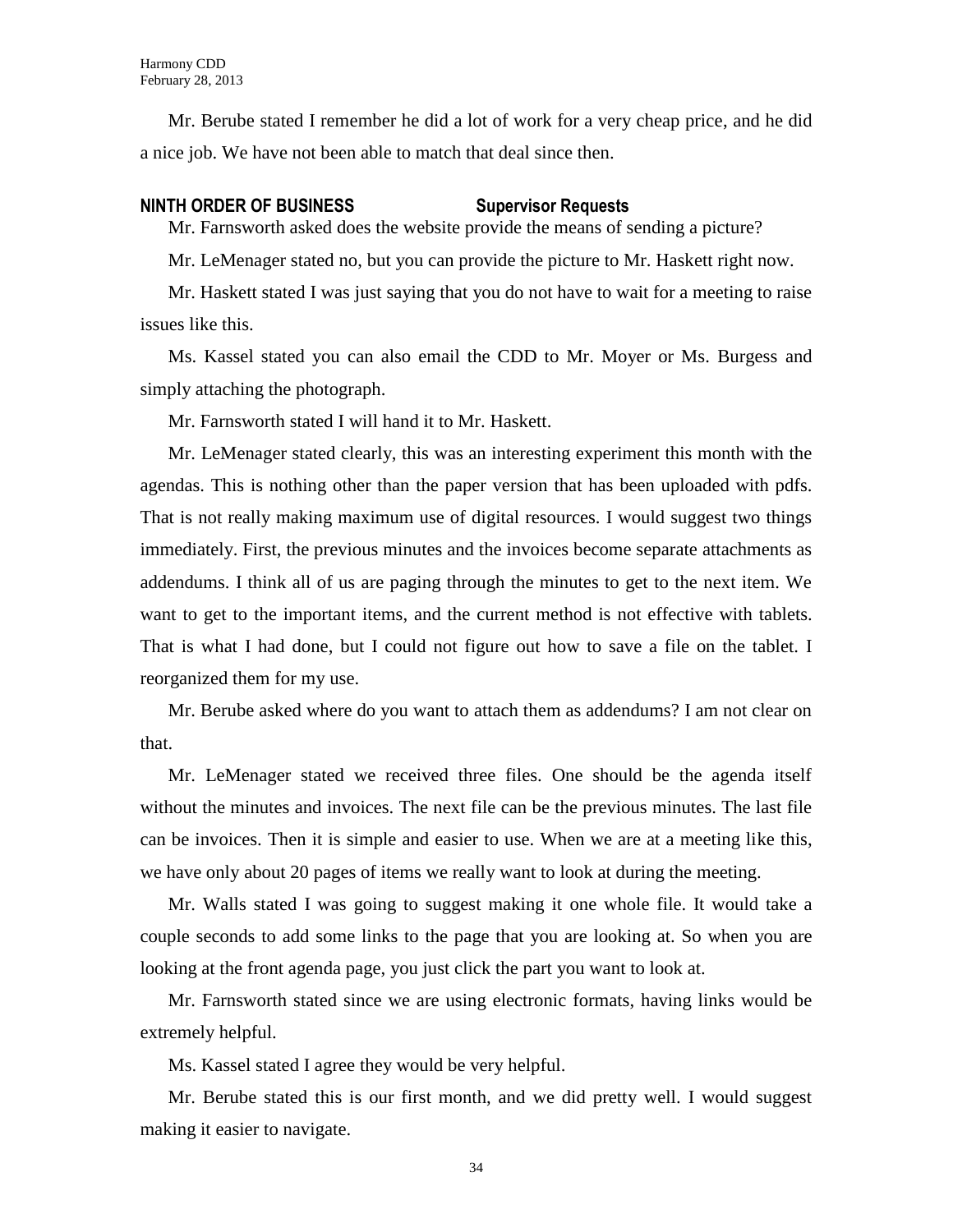Mr. LeMenager stated I am not sure if Severn Trent can do this. We have been mean enough to them today, but I do not know if they can do this.

Mr. Berube stated Ms. Burgess will make this happen, I am pretty confident.

Mr. Moyer stated we do this for another District, and it is not the same secretary who prepares Harmony's agenda. Urban Orlando CDD is the Baldwin Park community, and we tab their electronic agenda.

Mr. Berube stated that would be good because navigating it can be cumbersome.

Ms. Kassel stated although with the application that I downloaded that Mr. Walls suggested, it made it much easier.

Ms. Kassel stated I have three items, and the first one does not really belong at this meeting but I keep thinking about it. There is an irrigation hole across from the dog park that has been there for months, and I am wondering why.

Mr. Haskett stated I believe they filled that and fixed it.

Ms. Kassel stated they would have had to have done this today because it was still there this morning.

Mr. Haskett stated they did it yesterday, but they have not filled it all the way.

Mr. Berube asked are you talking about the one on Cat Brier on the golf course side that has been corded off?

Ms. Kassel stated yes, but there is no cord. There are just three stakes with no tape around it and a pink flag. I just wanted to get that addressed. The second item is, we received an update that because of the cost overruns at the Lakeshore Park area, there is less landscaping that will be proposed than had been anticipated. There are bump outs on the boardwalks for benches that will not be there because of cost overruns. I was thinking we put this out to the community for residents who might want to contribute a certain amount that would take care of things like trees, shrubs and benches. We can do it the same way we did a number of years ago with the dog park bench that was donated in memory of a resident who passed away. That way, we can get things in the community. I discussed this with Mr. Haskett yesterday and he can provide a list of those kinds of things that we would like but we would not necessarily have to spend CDD money on. Some residents may want to make a contribution and have it in memory or in honor of someone and a plaque associated with that contribution. If everything went through Mr. Haskett, then we would have a list of things. It would not be just someone saying what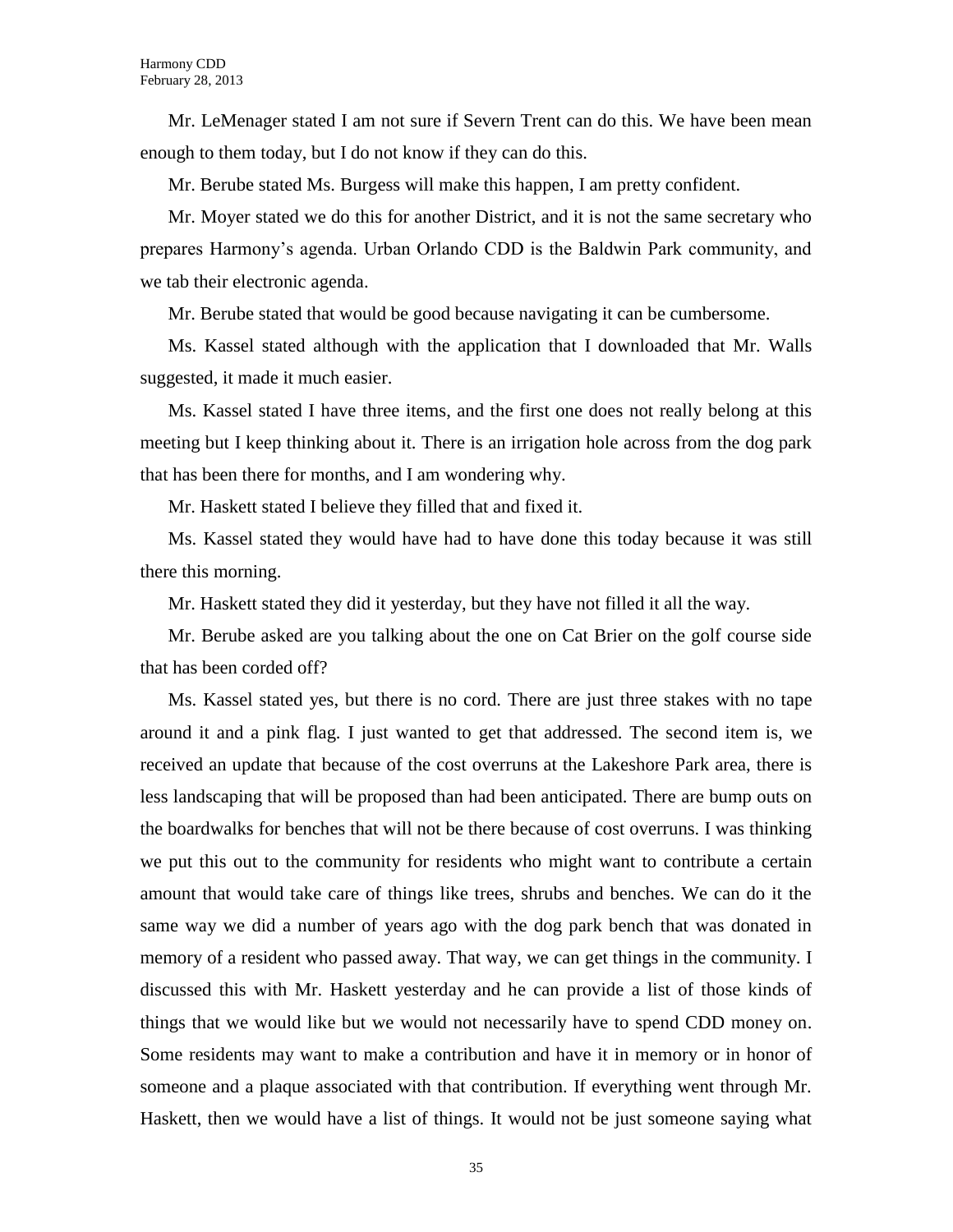they want to do. There would be a list for them to choose from and some opportunities to contribute to the community.

Mr. Berube stated if I recall correctly about the bench and the plaque, there was a lot of legal concerns regarding donations to the CDD and how that would work. We cannot discriminate against one person or another. Perhaps someone can refresh my memory, but there was a concern of accepting a donation from a person for a nice park bench, so what happens if someone wants to donate an upside-down bathtub with a statue of the Virgin Mary on it and have it placed in a park as a memorial? There was a lot of discussion about that.

Ms. Kassel stated we have a policy now on contributions.

Mr. Moyer stated that is correct.

Mr. Berube stated I appreciate the thought, but you are asking the residents to spend their money willingly rather than involuntarily if we spend it from the District's funds for these improvements.

Ms. Kassel stated we are offering an opportunity for residents to contribute to the community in this way. It would be some facility to what we have that the CDD would not have to fund. We can have a list of things for residents to choose. At some point if the CDD decided to spend the money if we have the extra funds, we could do that. This way, we could accomplish things in the community through the benevolence of the residents providing the funding.

Mr. LeMenager stated it would be like a wedding registry.

Mr. Berube asked what mechanism should we use to announce this?

Ms. Kassel stated I am raising the idea for discussion. We could send an email blast or put it in the Harmony Notes. It could be announced at one of our festivals or events. There are a lot of ways to announce it.

Mr. Berube stated I am seeing affirmative nods. If we are going to tell people they can do this, then residents are going to think about what they can donate or purchase. We need a list of projects that residents could contribute to.

Ms. Kassel stated Mr. Haskett is already working on it.

Mr. vanAssenderp stated we have a policy and it may need to be expanded.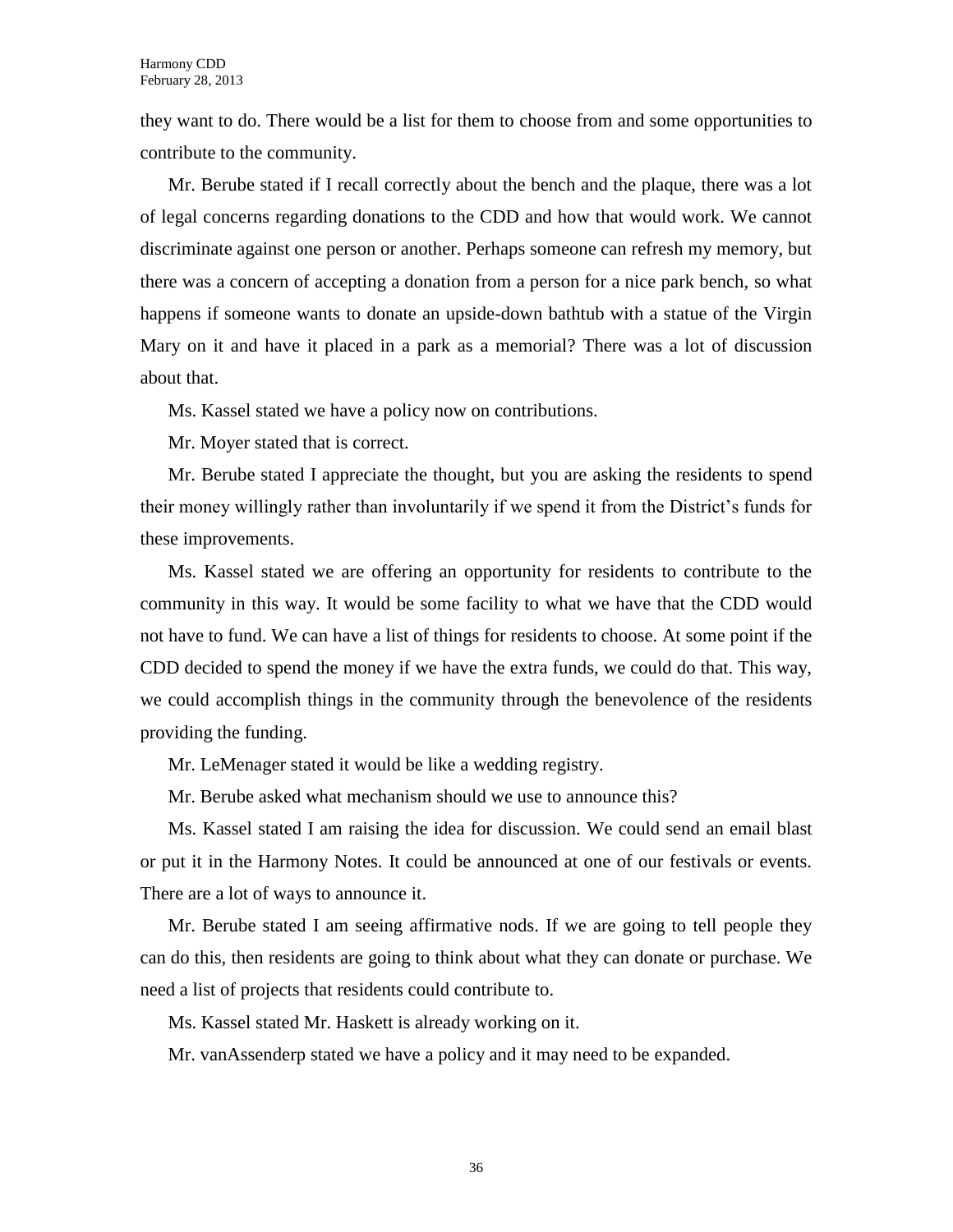Ms. Kassel stated my last item is minor. I noticed the tablets get all greasy using your fingers. A stylus is about \$10 and allows you to navigate everywhere and keep the surface clean.

A Resident stated the engineer indicated that the sidewalks belong to the CDD. Does that also include Ashley Park?

Mr. Boyd stated I believe so but I am not sure.

Mr. Berube stated no, the maintenance of the sidewalks for Ashley Park is your responsibility.

Mr. Haskett stated just the alleys in Ashley Park belong to the CDD according to the plat.

Mr. Boyd stated the way you can find out is to go to the property appraiser's website and click on it. That will tell you if the CDD owns it or not.

The Resident asked do the alleys between the units belong to the CDD?

Mr. Haskett stated yes.

Ms. Kassel asked what about the sidewalk on Five Oaks?

Mr. Haskett stated that belongs to the CDD.

Ms. Kassel stated all the other sidewalks at Ashley Park do not belong to the CDD.

Mr. Haskett stated except for the perimeter horseshoe of Clay Brick and Sebastian Bridge, the outer perimeter of Ashley Park.

Mr. Leeman stated if you come up with a list of things that Ms. Kassel mentioned for people to consider making donations, then that is what will be done as opposed to someone suggesting something that they want, like the bathtub idea. The list includes the only items we can choose from.

Mr. Berube stated that is correct.

Mr. Leeman stated if you are going to have employees of the CDD working for the developer, there should be a way to do that.

Ms. Kassel stated we are going to have employees of the developer who are doing CDD work.

Mr. Leeman stated but they are not supposed to do developer work.

Mr. Berube stated that is correct.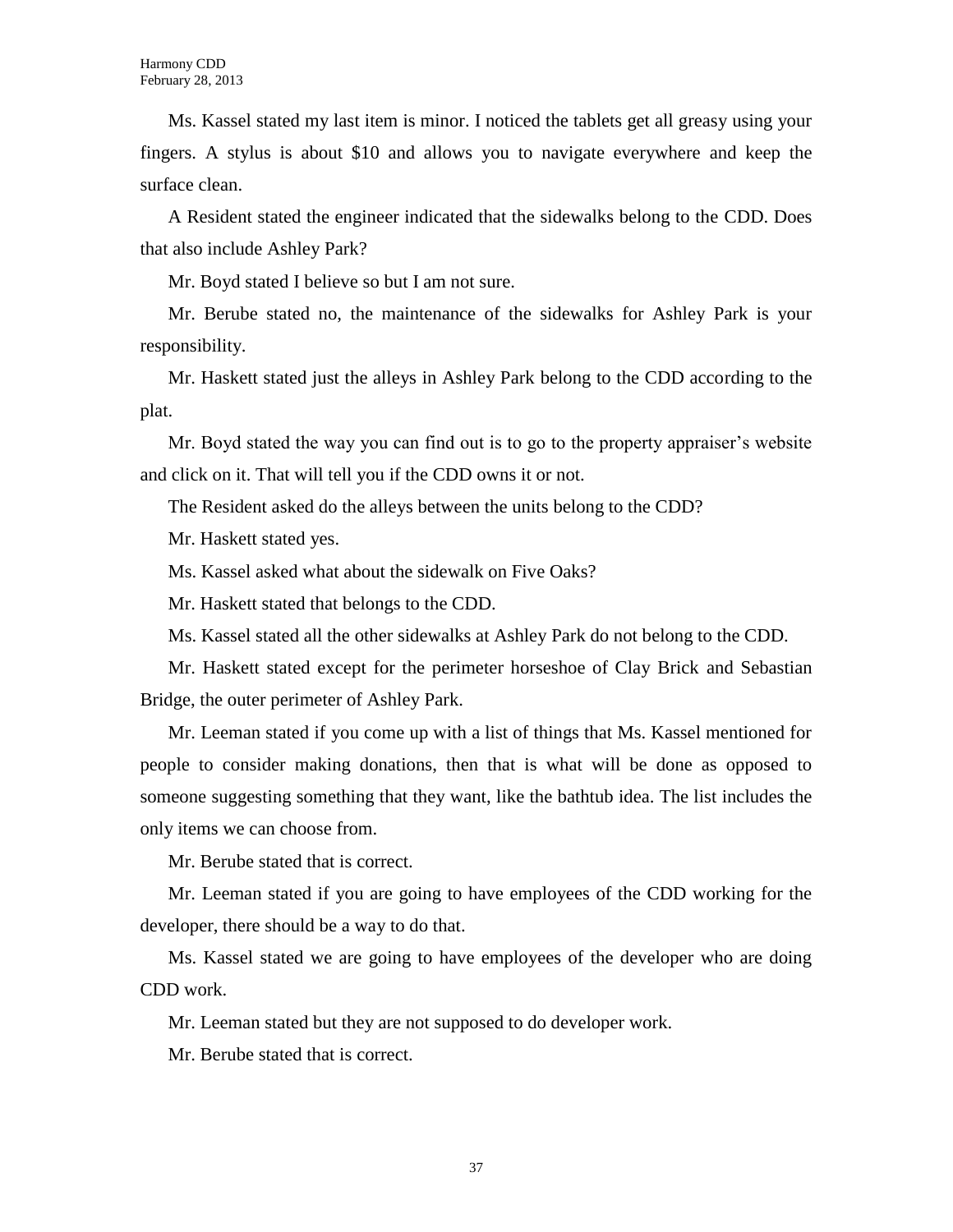Mr. Leeman stated there needs to be a safety valve in some way so they can come to the Board members personally or to Mr. Moyer and report that they have been asked or pressured to do something they are not supposed to do.

Mr. Berube stated I do not see any problem with that. For the four years that the employees have been under the current arrangement, they have been doing the identical work as they are right now, but it has been managed by Severn Trent where it will now be managed by the development company. The same person who has been directing them for four years will still be directing them.

Mr. Leeman stated you are talking about precedent again, and it will not always be Mr. Haskett and that person may not be as trustworthy. You always need to think about to whom you are giving power. This person can be trusted but the next one might not be.

Mr. Berube stated I understand; good point.

A Resident stated I would like to comment on the recent survey about RVs and trailers.

Mr. Berube stated that was not sent by the CDD; it was sent by the development company.

Mr. Farnsworth stated it was sent by Mr. Nicholas, and I would like to hear your input.

The Resident stated when we moved here, we thought we would be able to bring our motorhome. Now we cannot, so we would like to be able to.

Mr. Farnsworth asked do you still own it?

The Resident stated yes.

Mr. Farnsworth stated unfortunately, I was not very happy with the way the survey was set up. In the way it was set up, if you answered "no" up front, you were kicked out of the survey immediately and had no way of expressing any kind of an opinion about anything. You had to answer "yes" to get past the first question.

Mr. Berube stated suffice it to say that this body cannot do anything with motorhomes or trailers. There is more going on in the background through the HOA regarding possibly changing the rules for certain commercial vehicles. That has nothing to do with the CDD, but I am involved with the HOA, and there is a lot more discussion going into that. I suspected that survey was a lead in to finding out what people think.